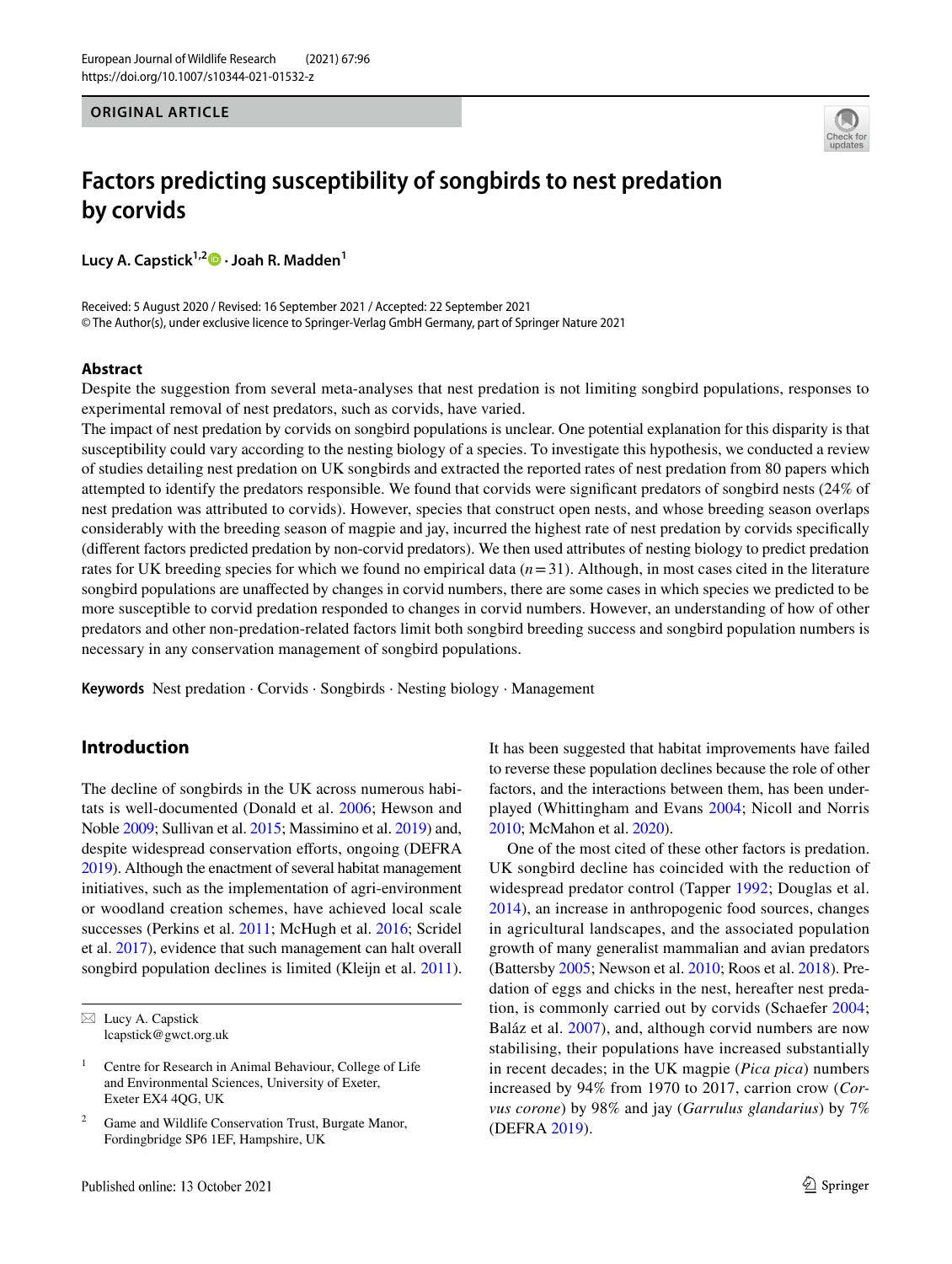However, any suggestion of a causal link between falling songbird numbers and predator population growth is disputed (Gibbons et al. [2007](#page-11-4); Bell et al. [2010\)](#page-10-2). Studies looking specifcally at the correlation between corvid and songbird population change have found little evidence of predators limiting prey populations (Gooch et al. [1991;](#page-11-5) Thomson et al. [1998](#page-13-1)). One explanation is that corvids predating nests are simply causing compensatory mortality, removing part of the population that would have died anyway (the so-called 'doomed surplus' (Errington [1946\)](#page-11-6)). In this case a reduction in corvid numbers would not be expected to have a positive impact on the populations of birds whose nests they prey on. It maybe that other predators take nests in the absence of corvids (Parker [1984;](#page-12-12) Ellis-Felege et al. [2012](#page-11-7)) or that reduced losses of eggs or chicks due to predation are compensated by other causes of nest mortality (Amundson and Arnold [2011;](#page-10-3) Ellis et al. [2020](#page-11-8)) or mortality of individuals at other life history stages. For example, sparrowhawk (Accipiter nisus) numbers may not efect great tit (*Parus major*) population numbers because other density-dependent factors such as overwinter food availability or competition for nest holes limit breeding numbers (Cresswell [2010](#page-11-9)).

Alternatively, it could be that corvids are simply not predating many nests. Dietary studies have suggested that eggs and nestlings make up a small portion of the diet of corvids and of their nestlings (Holyoak [1968;](#page-11-10) Díaz-Ruiz et al. [2015\)](#page-11-11). They may attract undeserved blame for nest predation due to their conspicuous, diurnal activity (Birkhead [1991](#page-10-4)). However, these hypotheses receive only mixed support from removal studies in which predator (corvid) numbers are reduced in one area and the resulting breeding success of the prey (songbird) species is monitored. Such studies are often complicated by the fact that multiple avian and mammalian predators are removed simultaneously alongside other management changes. For example, removal of a suite of predators, including corvids, did lead to an increase in breeding success in some farmland passerine species when combined with sympathetic habitat management (White et al. [2014](#page-13-2)). Cessation of corvid control (as well as selective mammalian predator control) resulted in a mixed response across a guild of upland songbirds; skylark (*Alauda arvensis*) had lowered abundance, whereas meadow pipits (*Anthus pratensis*) showed no response (Baines et al. [2008\)](#page-10-5). Conversely, in one controlled experimental study where just corvids were removed only very limited efects were found on the productivity of a suite of passerine species (Chiron and Julliard [2007](#page-11-12)). A systematic review (Madden et al. [2015\)](#page-12-13) drew together correlational and experimental studies from around the world to explore the impact of the removal of corvids on populations of their bird prey of all types. They found that in the majority of cases (81%), corvids had no negative efect on abundance or productivity of birds. The reason why songbird species difer in apparent susceptibility to correlated corvid population increases, or response to experimental corvid removal, within and across studies may be because, in such a diverse taxonomic group, particular songbird species are diferentially predated by corvids. At present, there is no overview of how rates of nest predation by corvids difer between songbird species, and consequently there is no way of determining whether removal of corvids is predicted to afect the breeding success or population dynamics of any particular songbird species.

Factors that affect the susceptibility of a particular species to nest predation by corvids are likely to relate to aspects of their nesting biology. Birds' nesting strategies vary in several ways which may afect nest predation in general and by corvids particularly. The most striking diference in nesting biology is between species with open nests and species that nest in cavities or nest boxes (hole nesters) which provide physical protection from predation (Ricklefs [1969;](#page-12-14) Martin and Li [1992\)](#page-12-15). Corvid predators specifcally have been found to be unable to access hole nests of some species, such as the northern wheatear (*Oenanthe oenanthe*) (Pärt [2001](#page-12-16)). Conversely, open cup nesting passerines can be impacted detrimentally by corvids (Baláz et al. [2007](#page-10-1); White et al. [2008](#page-13-3)). Other factors relating to nest position also infuence predation risk (Ludvig et al. [1995](#page-12-17)). For example, nest height has been found to effect concealment of nests within vegetation and consequently predation by corvids (Weidinger [2002](#page-13-4)). Other aspects of songbird breeding biology can infuence a predator's ability to predate the nest. Some rodent species may only be able to attack smaller eggs (Degraaf and Maier [1996;](#page-11-13) Degraaf et al. [1999\)](#page-11-14), and it has been suggested that corvids may also favour predating smaller, lighter eggs as they preferentially remove eggs from the nest site, rather than consuming them in situ (Major [1991](#page-12-18); Haskell [1995](#page-11-15)). Finally, life history interactions between predators and prey could be infuential. Predators may switch to foraging on more protein-rich prey during their breeding season, to meet the nutritional needs of their own young (Annett and Pierotti [1989](#page-10-6)). Species which breed at the same time as their predators could therefore suffer increased predation of their eggs and chicks.

We explored how variation in aspects of nesting biology explains variation in rates of nest predation attributable to corvids compared to non-corvid predators. If many potential prey species are not predated by corvids due to their nesting biology, then this may explain why they, as a group, do not respond to changes in corvid numbers. We concentrate on UK songbirds as there is a good understanding of their breeding biology (Cramp [1988](#page-11-16), [1992](#page-11-17); Cramp and Perrins [1993,](#page-11-18) [1994;](#page-11-19) Cramp et al.  $1994$ ), and there are sufficient detailed previous studies of these species to attribute rates of nest predation to particular predators. These species merit focus as population declines are ongoing and a better understanding of the impact of predation on these species would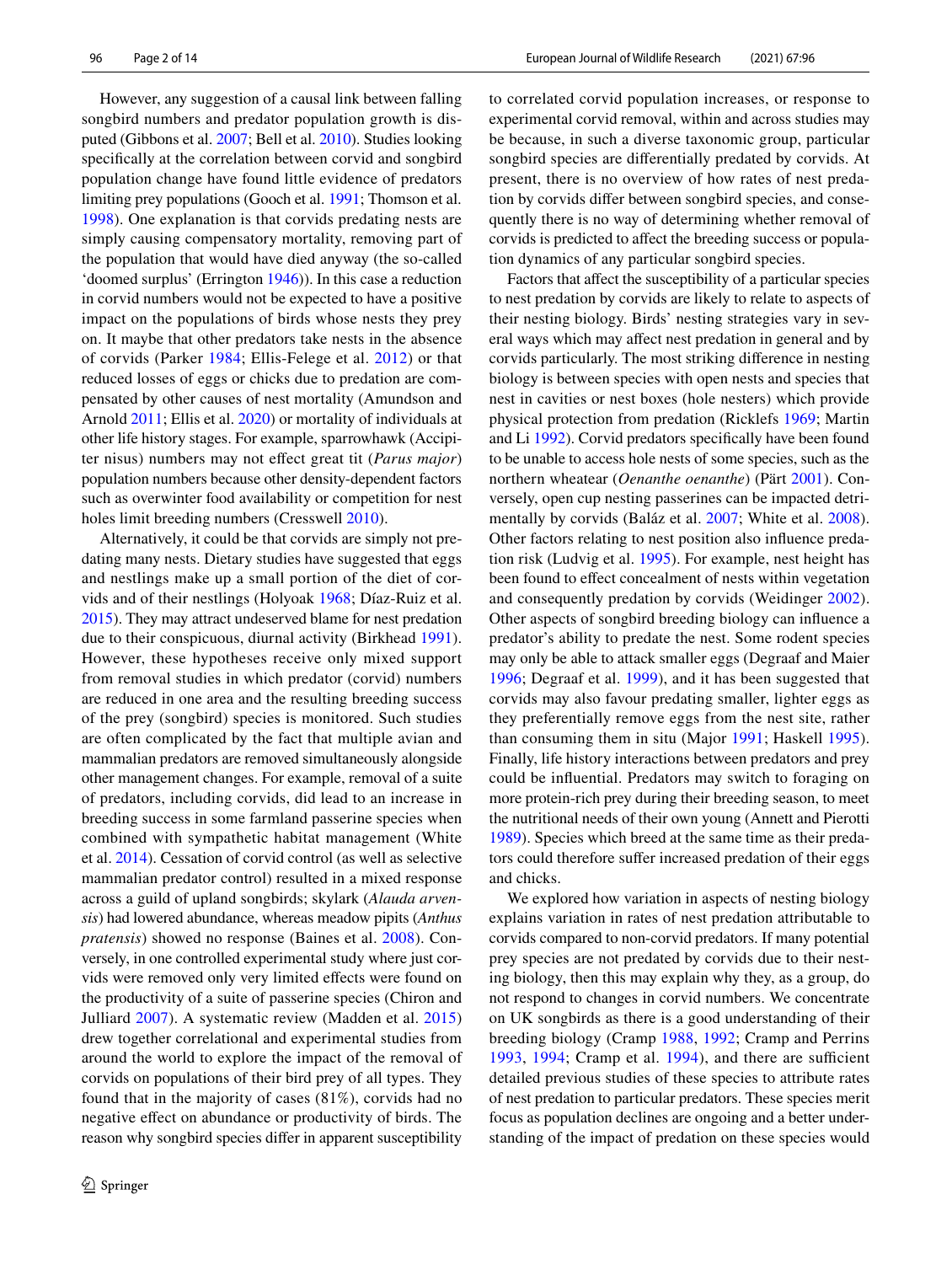provide further insight into this decline (Hayhow et al. [2015\)](#page-11-21). We also predict predation rates for each of the 31 UK breeding species for which we do not have empirical data, based on their nesting attributes. These results permit us to ask which species are likely to be more susceptible to nest predation by corvids and hence may be afected by changes in corvid populations.

# **Methods**

## **Initial literature search**

We conducted a comprehensive search of the literature aimed to fnd any studies which reported nest predation rates of breeding UK songbirds. The search was limited to resident or migrant songbirds with more than 100 pairs breeding per year on average (Harrop et al. [2013](#page-11-22)). This encompassed 68 species. Details of the sources searched, and the criteria used are provided below and as electronic supplementary material (S1).

#### **Analysis of papers**

Over 5000 papers were initially screened through our literature search and results were extracted from 80 of them for this review  $(S2)$ . A small number of papers reported predation rates for multiple species  $(n=14)$ , and in these studies, rates for each species were extracted separately (hereafter referred to as cases). These 14 papers produced 35 cases with the remaining 66 papers each providing predation rates for just one species (1 case per paper) resulting in 101 cases in total. We collected data for 37 of the potential 68 species, with up to 10 separate studies contributing data for any one species. Twenty-eight species were represented by just 1 or 2 cases. The 31 species for which no appropriate results were found included common species such as robin (*Erithacus rubecula*) and starling (*Sturnus vulgaris*) as well as birds which breed less frequently in the UK like Scottish crossbill (*Loxia scotica*). Despite there being no time limit on the search, we found that 81% of studies that reported the required information were published from 1990 onwards.

#### **Predation figures**

Studies were only included if the nest predation rate could be extracted, either directly or by calculation, from the presented data. Nest predation rate was defned as the proportion of total nesting effort (eggs or nestlings) lost to predation. This was generally reported in studies as the number of nests predated out of the total number of nests monitored. To avoid false negatives, studies with a nest predation rate of 0 were only included when the authors explicitly stated that no predation had taken place. If no attempt was made to identify the predators responsible, then data were excluded. This meant that sometimes only a subset of reported data were included, for example in cases where predator identifcation methods (e.g. cameras) were only utilised for a sample of nests, and no attempt was made to identify predators at other nests. Some non-English language studies were included if the abstract was in English and the required detail could be extracted from the paper (for example Barkow [2005\)](#page-10-7).

When studies manipulated aspects of breeding biology as part of their experimental protocol, for example comparing diferent nest box densities (Alatalo and Lundberg [1984](#page-10-8)), results (total number of nests predated and total number of nests monitored) were summed across treatments where possible. Within studies data were also summed across years if site and species were constant. This ensured consistency between studies: due to variation in data presentation across sources it was not always possible to separate data per year. Care was taken to avoid duplication; when the same data or a subset of the same data were reported across multiple studies the report with the clearest predator identifcation was used.

#### **Predator identification**

The proportion of predation attributed to diferent predators was directly extracted from the text where possible (49% of cases). In other cases, fgures were estimated based on the information given (51% of cases). For example, 'most predation due to' was assumed conservatively to be 50% of predation. In 32% of the latter group, broad categories of predators (e.g. avian) were identifed conclusively, but the proportion attributed to more specifc groupings (e.g. corvids) was qualifed, such as 'avian predators (probably mostly jays *Garrulus glandarius* and magpies *Pica pica*)' (Chamberlain [1994](#page-11-23)). If no qualifers were used to attribute predation to specifc predators, studies were excluded from further analysis. In addition to any events attributed to unknown predators by study authors, any diferences between total predation events and predation events assigned to particular predator species were also given the predator identity of 'unknown'. Nest disturbance by man was not consistently categorised as predation by studies so was excluded from our count of predation events.

Predator identifcation evidence quality was categorised and used to assess the reliability of the study's results. Studies which inferred the predators' identity from evidence at the nest were considered separately, categorised as 'feld signs', to studies which directly observed predation, often using cameras, which were categorised as 'observed'. All other methods of identifcation, which were considered generally less reliable, such as utilising information from previous studies of the site or knowledge of the local predator population were categorised as 'other'.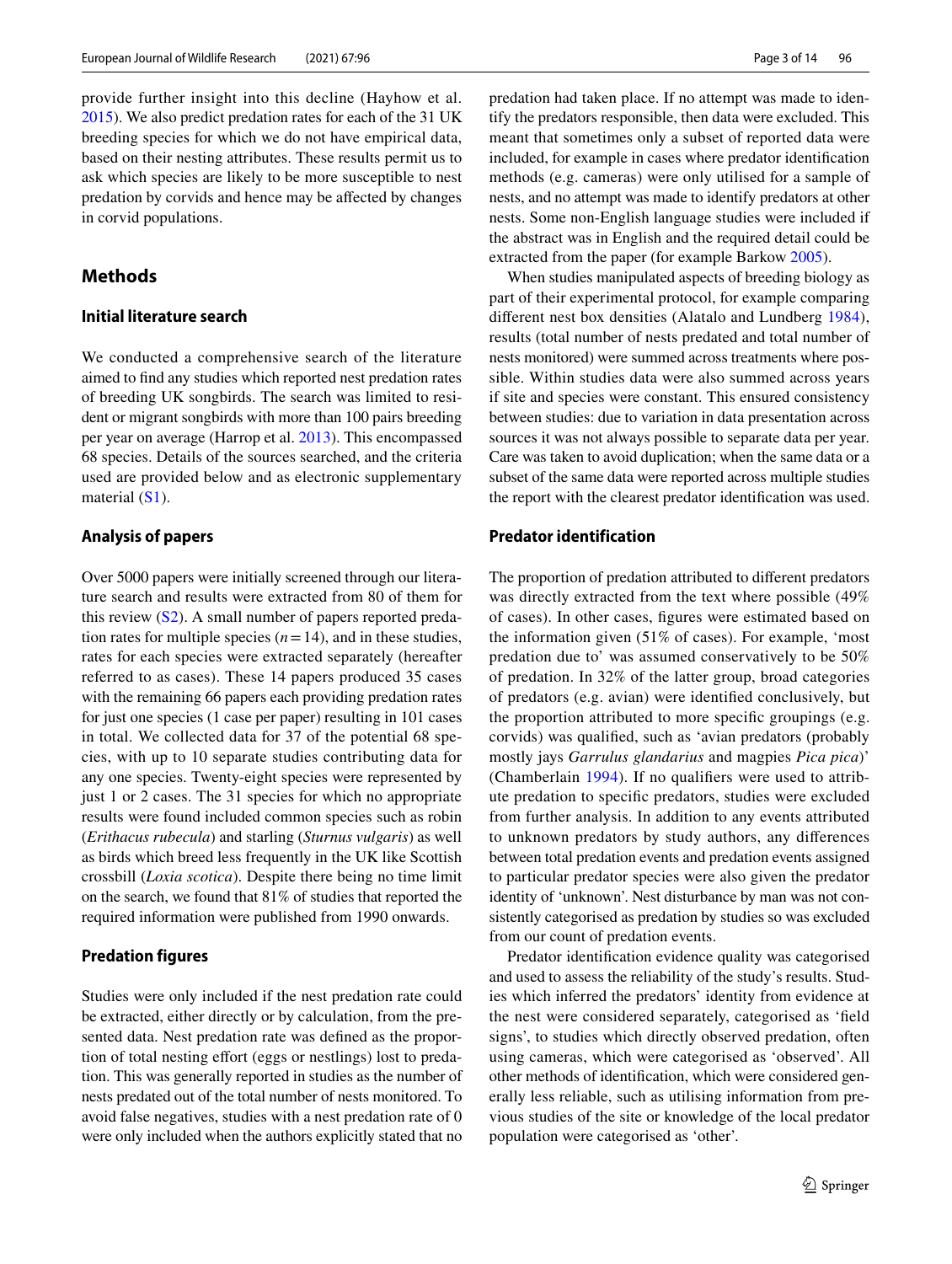#### **Prey species nesting biology parameters**

Characteristics of the prey species' nesting biology considered likely to infuence susceptibility to corvid nest predation were taken from Ferguson-Lees et al. ([2011](#page-11-24)) and Harrison and Castell ([2002](#page-11-25)). The frst two characteristics that we considered, which might afect accessibility of the nest to corvids, were nest type, which was classifed as open or hole and, nest height, which was categorised as either ground, low  $(\leq 2 \text{ m})$  and high  $(>2 \text{ m})$  based on descriptions in the literature. As specifc individual nest heights were generally not given in the studies included in this review, and the wider literature reported a range of possible nest heights for each species, this categorisation provided a solution which allowed consistency between species which have been more or less well studied. A height of 2 m was chosen to distinguish species which nest low in shrub from those who nest higher in hedgerows and in trees (Sullivan et al. [2017](#page-12-19)). Thirdly, egg size, which might afect corvids' ability to handle eggs, was taken as egg length multiplied by width. Finally, the proportion of the songbird's breeding season that overlapped with either jay or magpie breeding season was calculated to assess whether songbirds which breed during their predators' breeding season are more susceptible. Breeding seasons were defned as the period 90% of eggs or young were produced using data collected from 2000 to 2009 (Ferguson-Lees et al. [2011](#page-11-24)). For example, for goldfnch (*Carduelis carduelis),* this period was late April (22nd) to mid-August (15th), whereas for the longtailed tit, (*Aegithalos caudatus*), this period was late March (22nd) to early June (7th). In the case of jay and magpie, this encompassed early March (7th) to early July (7th). The overlap ranged from 40% (house martin (*Delichon urbicum*); breeding season from mid-May to late September) to 100% (blackcap (*Sylvia atricapilla*); breeding season late April to early July). The breeding seasons of jay and magpie were used as they were by far the most often cited corvids in the studies found in our literature search which identifed specifc corvid species as nest predators. Magpie and/or jay were cited as nest predators in 93% of studies where specifc corvids were identifed whereas the next most frequently identifed was carrion crow which was identifed in only 24% of studies where specifc corvid species were identifed. In addition, magpies particularly, are the corvids most frequently controlled in predator removal studies focussing on passerine populations**.**

## **Study type**

Studies of natural nests were distinguished from those using artifcial nests. The ability of artifcial nest studies to represent natural nest biology has been questioned; therefore we only included these studies if they attempted to mimic nesting biology of specifc species, and, as the factors infuencing predation of artifcial nests may difer from those afecting predation of natural nests (Weidinger [2001\)](#page-13-5), we frst analysed studies on natural nests together with artifcial nest studies and then analysed studies on natural nests alone. In the case of artifcial nest studies, equivalent values for the other characteristics of nesting biology (height, nest type, egg size and breeding season overlap) were extracted directly from the studies' methods. For example, the specifc dates and duration of artifcial nest exposure given in the methods of these studies were taken as the breeding season and used in the calculation of breeding season overlap with magpie and jay and when non-songbird eggs were used (such as quail's eggs) the size of those eggs was taken as the egg size.

#### **Statistical analysis**

The number of nests predated by corvids, the number of nests predated by non-corvid predators and the total number of nests were extracted from each study. Corvid predation was defned as predation attributed to any or all UK corvid species. Corvid species may difer in their nest predation of diferent songbird species, but many studies did not distinguish between corvid species when identifying nest predators, so it was not possible to include any distinction in our analysis. Non-corvid predation was defned as predation conclusively attributed to non-corvids, therefore excluding predation attributed to unknown predators or unknown avian predators. The effect of prey species biology on these nest predation rates was analysed using a generalised linear mixed model (GLMM) approach.

In order to identify specifc factors afecting corvid nest predation, we constructed two models: the frst model with nest predation attributed to corvids as the response (1) and the second with all nest predation attributed to non-corvid predators as the response (2). In addition, due to the aforementioned possible discrepancy of the results of artifcial nest studies, we constructed both these models frstly including all studies on natural and artifcial nests (artifcial nest studies were grouped by the species they aimed to mimic) (a) and secondly including studies only on natural nests only (b).

To allow for the overdispersion in the response variable, we assumed a beta-binomial distribution with a logit link for the response variable (Harrison [2015](#page-11-26)). The number of nests predated and total number of nests extracted from papers were ftted as a binomial response with number of nests predated (successes)/total nests—number of nests predated (failures). To account for non-independence of studies on the same species, species identity was ftted as random efect.

Parameters of prey nesting biology (nest type, nest height, egg size and breeding season overlap with magpie and jay)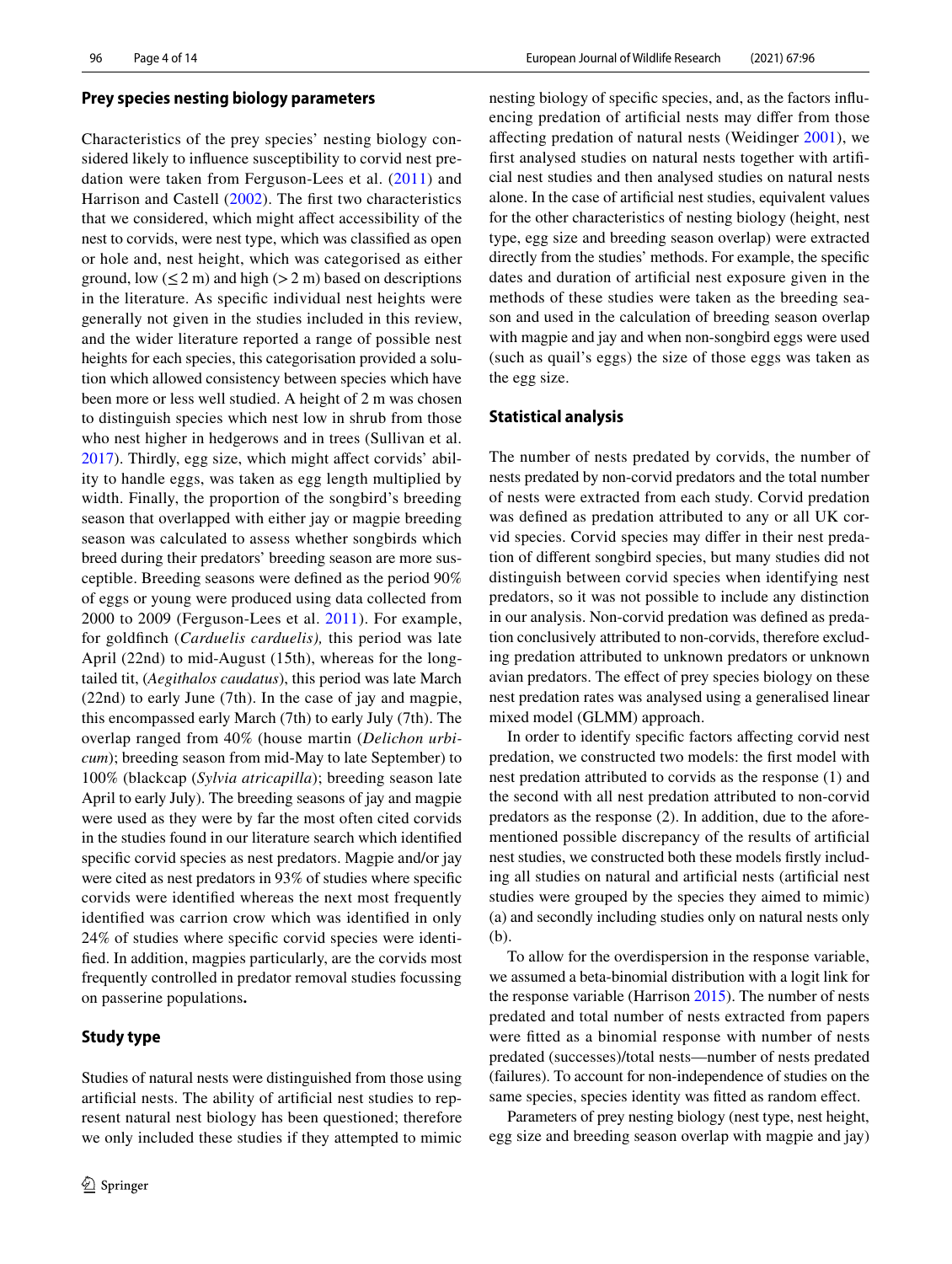and category of evidence (feld signs, observed, and other) were all included as explanatory variables in the GLMMs. In models 1a and 2a, the type of study (artifcial or natural nests) was also included. A frst-order interaction term was ftted between nest height and nest type to examine potential diferences in nest height distribution between hole and open nesting species. The majority of studies of hole nesting species reported nest heights of  $> 2$  m (80% of cases on hole nesting species) with studies on coal tit (*Periparus ater*) and northern wheatear reporting nests at ground level (11% of cases) and studies on redstart (*Phoenicurus phoenicurus*), willow tit (*Poecile montanus*) and marsh tit (*Poecile palustris*) reporting nest heights of  $\leq 2$  m but above ground level (9% of cases). Conversely for studies identifying predation of open nesting species, the nest heights reported were more evenly distributed (21.5% of cases on the ground, 41.5% low  $(\leq 2 \text{ m})$  and 37% high  $(> 2 \text{ m})$ ).

To assess the signifcance of explanatory terms, the variables were removed one at a time and likelihood ratio tests were used to assess the changes in the models' deviance (Crawley [2012\)](#page-11-27). First-order interaction terms that were not signifcant were removed from the minimal adequate models using backwards deletion, but all main efects were retained in final models.

In order to examine the between species diference in nest predation rates by corvids specifcally, model predictions on the scale of response variable (proportion of nests predated by corvids) were extracted from both minimal models (1a and 1b), and the predictive ability of both these models were assessed by comparing the predicted number of nests predated by corvids and the actual number of nests predated by corvids for each species. The predicted numbers of nests predated were calculated by multiplying the predicted proportion of nests predated by the total number of nests given as the denominator in the original response variable. The balanced accuracy of models was calculated as [(specifcity+sensitivity)/2]. Sensitivity is the proportion of true positives (positives correctly predicted as such) as opposed to false positives (negatives incorrectly predicted as positives) and specifcity is the proportion of true negatives (negatives correctly predicted as such) as opposed to false negatives (positives incorrectly predicted as negatives). As per the original response, variable nests predated by corvids were classed as positives and nests that were not were deemed negative. Balanced accuracy was used, as opposed to other metrics of model performance, to take into account the large difference in probability between positive and negative results (Féret and Asner [2013\)](#page-11-28), nests were far more likely to not be predated (negative) than be predated (positive). If this diference in likelihood is not considered, then the ability of the model to predict the more likely outcome has a greater infuence in defning total error (Sebastián-González et al. [2015](#page-12-20); Graves et al. [2016](#page-11-29)).

We then used the minimal model which had the best predictive ability to predict nest predation rates for species included in the literature search for which nest predation data were not found. Predictions on the scale of the response variable were calculated based on specifed values of the explanatory variables: the attributes of nesting biology of the specifc species (nest type, nest height, egg size, breeding season overlap with magpie and jay), study type was defned as natural and evidence category as other (the most common result).

All analyses were carried out in R ver. 3.6.0 (R Core Team [2019](#page-12-21)). Models were constructed using the glmmADMB package (Skaug et al. [2016](#page-12-22)), and model accuracy was calculated using the confusion matrix function in the caret package (Kuhn [2017\)](#page-12-23). All mean averages are presented  $\pm$  1 SE.

## **Results**

#### **Factors effecting rates of predation**

Predation of songbird eggs and nestlings attributed to corvids varied widely across the studies included in this review (ranging from 0 to 75% of breeding efort lost to corvid predation), with a mean of  $10.63 \pm 1.52\%$  of nests/eggs lost to corvid predation. Across all studies in which any nest predation was reported ( $n=96$ ) an average of  $24.11 \pm 2.76\%$ of total nest predation was attributed to corvids and, of predation allocated to identifed predators (an average of 69.94 $\pm$ 2.43% of total predation), corvid predation comprised of  $36.54 \pm 4.02\%$ . Overall, of predation allocated to identified predators,  $42.88 \pm 4.02\%$  was attributed to mammalian predators, whereas  $54.01 \pm 4.09\%$  was attributed to avian predators (including corvids).

The rate of nest predation experienced by a songbird species was predicted by some aspects of its nesting biology (Tables [1](#page-5-0) and [2](#page-5-1)). The aspects which signifcantly afected predation difered depending on whether predation by corvids (Table [1](#page-5-0)) or predation by non-corvid predators (Table [2\)](#page-5-1) was considered. When only corvid predation was considered nest type infuenced predation rate: open nesting species experienced higher predation (corvid predation rate  $16.11 \pm 2.05\%$ ) than hole nesting species (corvid predation rate  $0.74 \pm 0.42\%$ ) (Fig. [1\)](#page-6-0). The degree of overlap between the breeding seasons of the focal songbird species and those of magpies and jays also predicted corvid nest predation rates. Species with breeding seasons which overlapped more with the breeding season of magpie and jay sufered higher predation by corvids.

When variation in corvid nest predation rates were analysed, including, or excluding artifcial nest studies in the analysis had no efect on the results (Table [1\)](#page-5-0). However,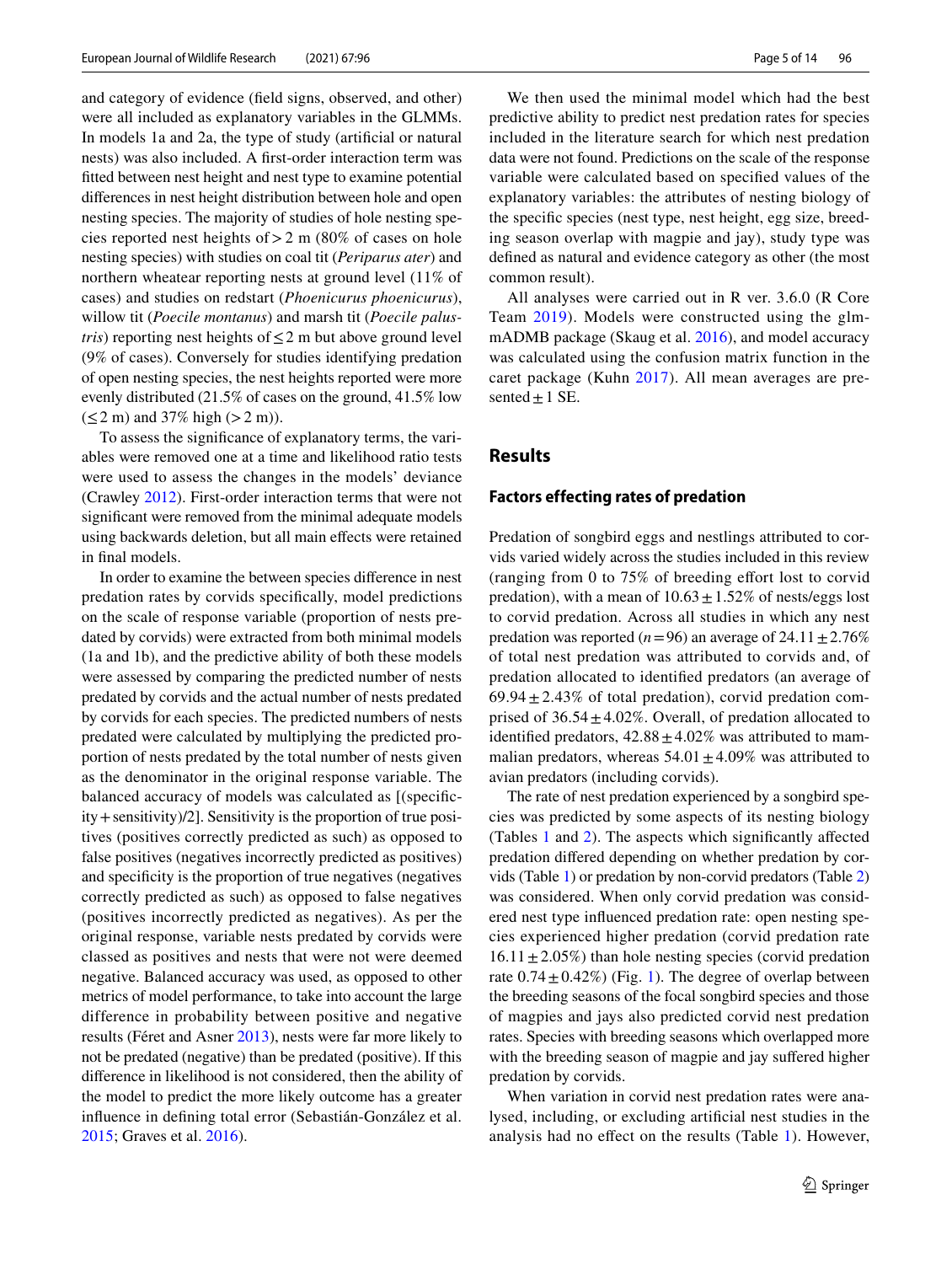<span id="page-5-0"></span>**Table 1** Generalised linear mixed models showing the efect of nesting biology on the reported rates of nest predation by corvid predators including artifcial nest studies (a) and excluding artifcial nest studies (b). Non-signifcant interaction terms are not shown

| )71' | 67:96 ( |
|------|---------|
|      |         |
|      |         |

| Fixed effects                                                                       | Estimate | SЕ     | Test statistic $(X^2)$ | df             | $P$ value  |
|-------------------------------------------------------------------------------------|----------|--------|------------------------|----------------|------------|
| a                                                                                   |          |        |                        |                |            |
| Intercept (nest height, ground; nest type,<br>hole; evidence category, field signs) | $-6.10$  | 1.30   |                        |                |            |
| Nest height (Low)                                                                   | 0.51     | 0.45   | 1.77                   | $\mathfrak{2}$ | 0.414      |
| Nest height (High)                                                                  | 0.13     | 0.48   |                        |                |            |
| Overlap with J and MG breeding season                                               | 2.45     | 0.84   | 11.23                  | 1              | $0.001*$   |
| Nest type (Open)                                                                    | 3.63     | 0.61   | 40.82                  | 1              | $< 0.001*$ |
| Egg size                                                                            | < 0.01   | < 0.01 | 2.74                   | 1              | 0.098      |
| <b>Evidence category (Observed)</b>                                                 | 0.11     | 0.63   | 0.19                   | $\overline{2}$ | 0.911      |
| <b>Evidence category (Other)</b>                                                    | $-0.10$  | 0.35   |                        |                |            |
| <b>Study type (Natural nests)</b>                                                   | $-1.03$  | 0.62   | 2.80                   | 1              | 0.094      |
| $\mathbf b$                                                                         |          |        |                        |                |            |
| Intercept (nest height, ground; nest type,<br>hole; evidence category, field signs) | $-7.17$  | 1.23   |                        |                |            |
| Nest height (Low)                                                                   | 0.84     | 0.51   | 3.35                   | $\overline{c}$ | 0.187      |
| Nest height (High)                                                                  | 0.22     | 0.51   |                        |                |            |
| Overlap with J and MG breeding season                                               | 2.30     | 1.06   | 4.76                   | 1              | $0.029*$   |
| Nest type (Open)                                                                    | 3.67     | 0.66   | 34.29                  | 1              | $< 0.001*$ |
| Egg size                                                                            | < 0.01   | < 0.01 | 1.38                   | 1              | 0.240      |
| <b>Evidence category (Observed)</b>                                                 | 0.08     | 0.61   | 0.58                   | 2              | 0.748      |
| <b>Evidence category (Other)</b>                                                    | $-0.21$  | 0.35   |                        |                |            |

when predation by non-corvid predators was considered, the inclusion of artifcial nest studies did afect the results of the analysis. When artifcial nest studies were included, nest type did not infuence predation rate (open nesting species  $9.99 \pm 2.18\%$ ; hole nesting species  $12.61 \pm 1.75\%$ ). However, when only studies on natural nests were considered, the efect of nest type on non-corvid predation rate was infuenced by nest height; open-nesting species which nest at ground level sufered relatively higher predation compared those nesting above ground level. Nest height did

<span id="page-5-1"></span>**Table 2** Generalised linear mixed models showing the efect of nesting biology on the reported rates of nest predation by non-corvid predators including artifcial nest studies (a) and excluding artifcial nest studies (b). Non-signifcant interaction terms are not shown

| Fixed effects                                                                       | Estimate | <b>SE</b> | Test statistic df<br>$(X^2)$ |                | $P$ value |
|-------------------------------------------------------------------------------------|----------|-----------|------------------------------|----------------|-----------|
| a                                                                                   |          |           |                              |                |           |
| Intercept (nest height, ground; nest type,<br>hole; evidence category, field signs) | $-0.46$  | 1.06      |                              |                |           |
| Nest height (Low)                                                                   | $-0.70$  | 0.43      | 2.57                         | $\overline{c}$ | 0.277     |
| Nest height (High)                                                                  | $-0.38$  | 0.39      |                              |                |           |
| Overlap with J and MG breeding season                                               | $-1.47$  | 0.60      | 5.36                         | $\mathbf{1}$   | $0.021*$  |
| Nest type (Open)                                                                    | $-0.39$  | 0.38      | 1.09                         | 1              | 0.297     |
| Egg size                                                                            | < 0.01   | < 0.01    | 0.31                         | 1              | 0.575     |
| <b>Evidence category (Observed)</b>                                                 | 0.35     | 0.58      | 6.26                         | $\overline{2}$ | $0.044*$  |
| <b>Evidence category (Other)</b>                                                    | $-0.65$  | 0.31      |                              |                |           |
| <b>Study type (Natural nests)</b>                                                   | 0.22     | 0.55      | 0.17                         | 1              | 0.684     |
| b                                                                                   |          |           |                              |                |           |
| Intercept (nest height, ground; nest type,<br>hole; evidence category, field signs) | $-2.94$  | 1.09      |                              |                |           |
| Overlap with J and MG breeding season                                               | 1.11     | 0.91      | 1.56                         | 1              | 0.212     |
| Egg size                                                                            | < 0.01   | < 0.01    | 0.50                         | 1              | 0.480     |
| <b>Evidence category (Observed)</b>                                                 | $-0.23$  | 0.52      | 9.95                         | 2              | $0.007*$  |
| <b>Evidence category (Other)</b>                                                    | $-0.91$  | 0.29      |                              |                |           |
| Nest height $(Low)$ * Nest type $(Dpen)$                                            | $-3.16$  | 0.96      | 9.69                         | $\overline{2}$ | $0.008*$  |
| Nest height (High) * Nest type (Open)                                               | $-1.18$  | 0.78      | 0.00                         |                |           |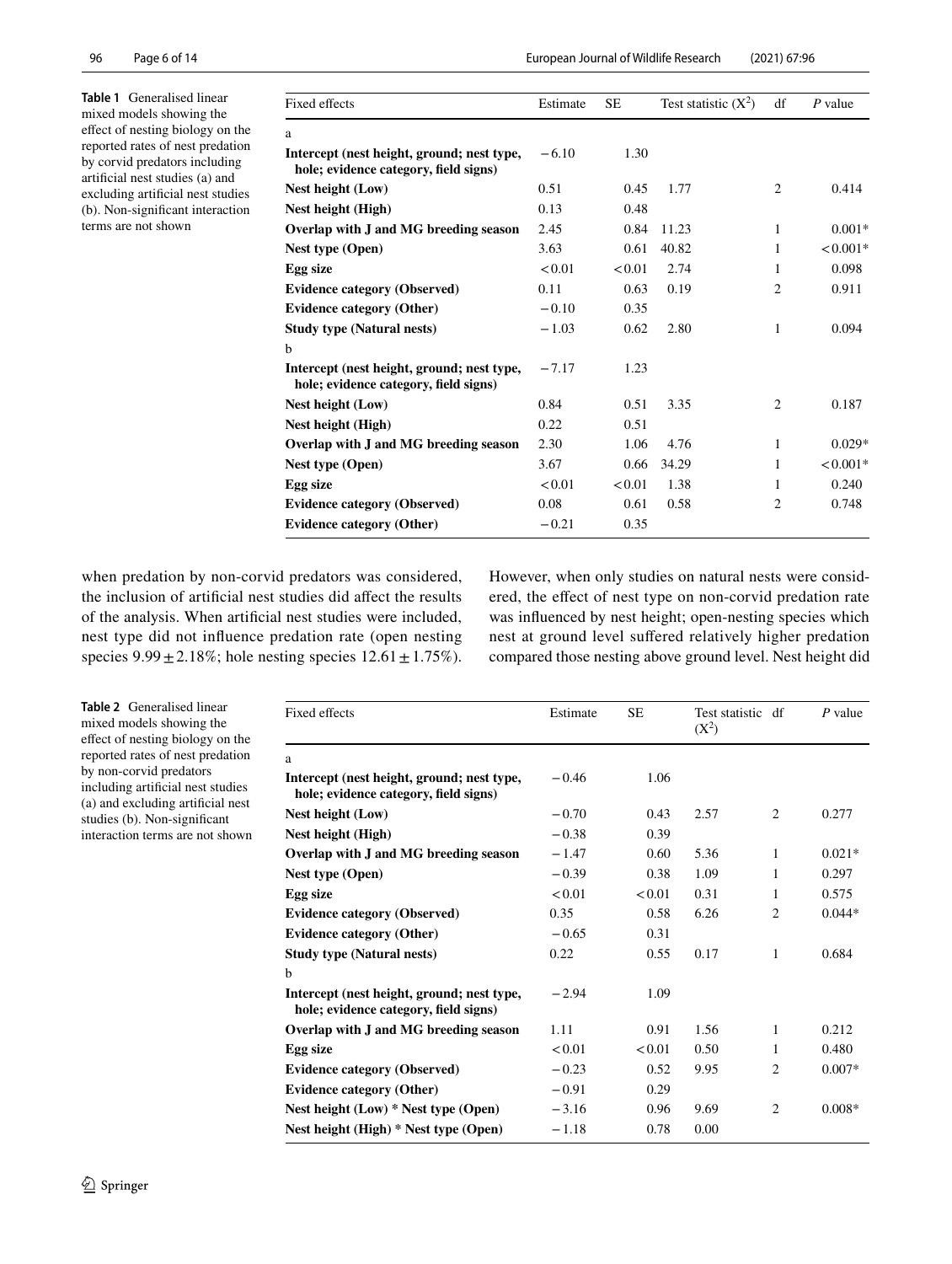

<span id="page-6-0"></span>**Fig. 1** The diference in proportion of nests predated by corvid and non-corvid predators between hole and open nesting species (dark grey bars, hole nesting species; white bars, open nesting species)

not have the same efect on non-corvid predation sufered by hole nesting species (Fig. [2](#page-6-1)). In addition, when artifcial nest studies were included, jay and magpie breeding season overlap had a negative efect on predation rate, but no efect when these studies were excluded. In both cases (Table [2a](#page-5-1) and b) rates of reported predation rates were infuenced by the type of evidence used to identify predator type. Studies



<span id="page-6-1"></span>**Fig. 2** The diference in the efect of nest height on the proportion of nests predated by non-corvid predators between hole and open nesting species (dark grey bars, ground nests; light grey bars, low nests; white bars, high nests)

which used indirect evidence (such as observations of predators in the general vicinity of the study site), classed as other, were likely to report lower rates of predation than studies which used physical evidence of damage to nest and eggs (feld signs).

## **Model predictions**

The minimal models of corvid nest predation rate both had good predictive performance, whether they included (Table [1](#page-5-0)a) or excluded (Table [1b](#page-5-0)) artifcial nest studies (balanced accuracy values of 82.0% and 87.0%, respectively). As the latter model had a slightly higher predictive performance, it was used to predict values on the scale of the response for the 31 UK breeding songbird species for which reliable data on rates of corvid nest predation were not found in the literature (Table [3\)](#page-7-0). All model predictions fell within the range of reported natural predation rates for other songbird species collected in the literature search.

# **Discussion**

Corvids were found to be common predators of UK songbird nests, with approximately 24% of predated nests reportedly lost to corvids (37% of identifed predation), but the level of nest predation by corvids varied markedly across songbird species. Specifc attributes of songbird species' nesting biology can predict this variation in corvid nest predation, and these are diferent to the attributes of nesting biology afecting predation by non-corvid species. Species which nest in holes generally suffer very low rates of nest predation by corvids (86% of studies on hole-nesting species reported 0% corvid nest predation). Conversely, species with open cup nests and with a high degree of overlap with magpie and jay breeding season suffered up to  $\sim$  55% of their nests being predated by corvids (Cresswell [1997\)](#page-11-30). These fndings suggest that diferent songbird species may not respond in the same way to either population changes in corvids or experimental removal of corvids. Changes in corvid numbers are unlikely to directly afect hole nesting species such as great tit (predicted corvid predation rate 1%), but other species such as the open nesting blackcap may be very sensitive to corvid prevalence during the breeding season (predicted corvid predation rate 28%) (Table [3\)](#page-7-0).

Factors infuencing nest predation by corvids.

The attributes of species' nest sites can explain how susceptible they are to predation by particular predator species. Open nests are more accessible than hole nests to predators generally (Martin and Li [1992\)](#page-12-15) and, as shown in our results, to corvids in particular (Møller [1987\)](#page-12-24). When predation by non-corvid predators was considered, hole nesting species did suffer lower predation rates than open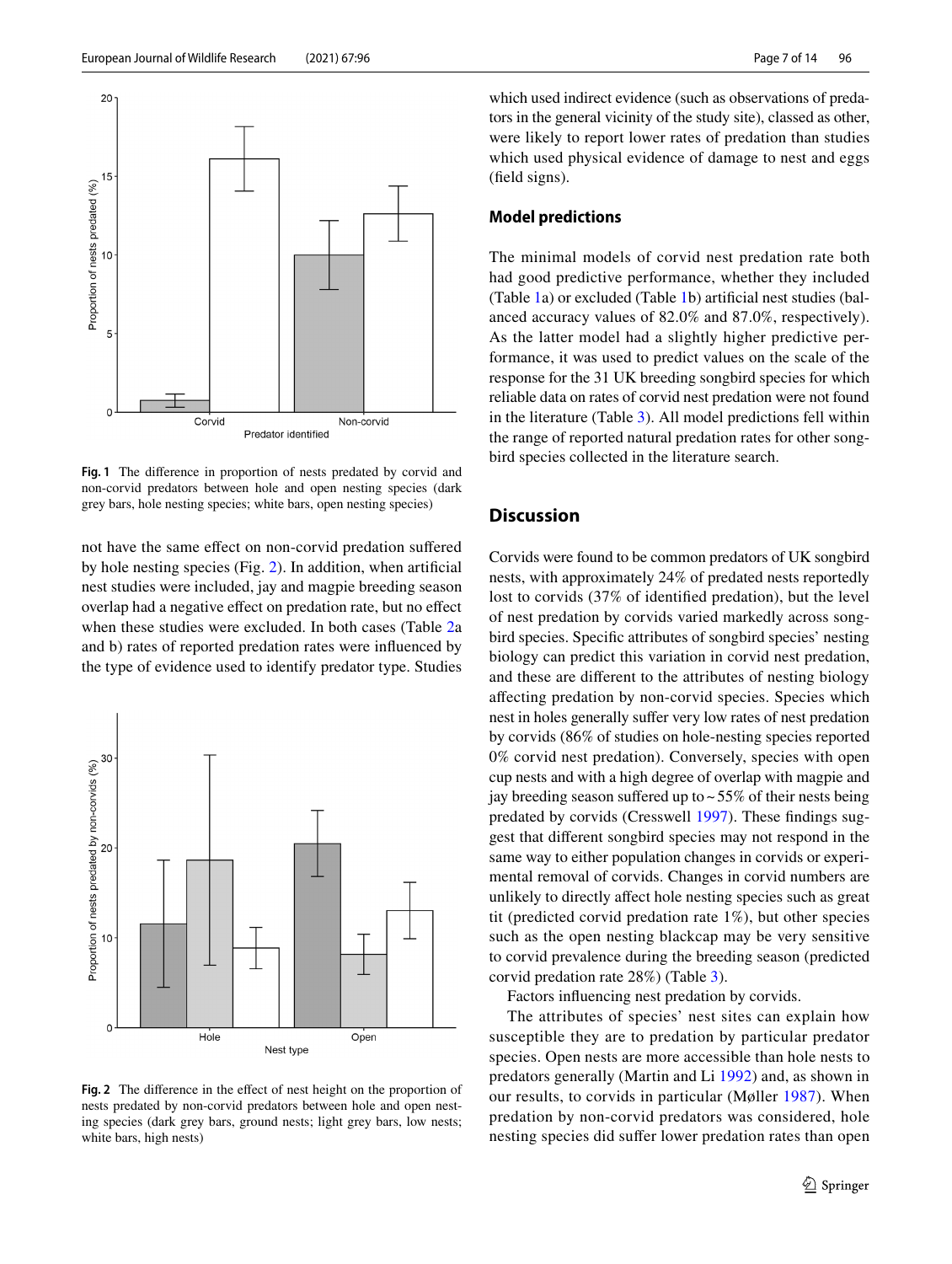<span id="page-7-0"></span>Table 3 Species with predicted proportion of nesting effort predated by corvids and count of studies from which values were taken. Where count of studies is 0, only model predictions on the scale of the response variable are shown (bold), for other studies averages from literature included in this review are also shown

| <b>Species</b>                           | <b>Count of cases</b> | Proportion of nests predated by corvids $(\%)$ |                                                                  |  |  |
|------------------------------------------|-----------------------|------------------------------------------------|------------------------------------------------------------------|--|--|
|                                          | included              | Prediction of the scale of the<br>response     | Average taken from the<br>literature (data used to fit<br>model) |  |  |
| <b>Bearded tit (Panurus biarmicus)</b>   | $\boldsymbol{0}$      | 28                                             |                                                                  |  |  |
| Blackbird (Turdus merula)                | 9                     | 12                                             | 14                                                               |  |  |
| Blackcap (Sylvia atricapilla)            | 3                     | 28                                             | 28                                                               |  |  |
| Blue tit (Cyanistes caeruleus)           | 6                     | 1                                              | $\boldsymbol{0}$                                                 |  |  |
| Bullfinch (Pyrrhula pyrrhula)            | $\boldsymbol{0}$      | 13                                             |                                                                  |  |  |
| Cetti's warbler (Cettia cetti)           | 0                     | 28                                             |                                                                  |  |  |
| Chaffinch (Fringilla coelebs)            | 1                     | 16                                             | 23                                                               |  |  |
| Chiffchaff (Phylloscopus collybita)      | 2                     | 32                                             | 8                                                                |  |  |
| Cirl bunting (Emberiza cirlus)           | 1                     | 14                                             | 16                                                               |  |  |
| Coal tit (Periparus ater)                | 1                     | 1                                              | $\boldsymbol{0}$                                                 |  |  |
| Common crossbill (Loxia curvirostra)     | 1                     | 8                                              |                                                                  |  |  |
| Corn bunting (Emberiza calandra)         | 1                     | 4                                              | 1                                                                |  |  |
| Crested tit (Lophophanes cristatus)      | 1                     | 1                                              | $\boldsymbol{0}$                                                 |  |  |
| Dartford warbler (Sylvia undata)         | 0                     | 29                                             |                                                                  |  |  |
| Dipper (Cinclus cinclus)                 | 1                     | 12                                             | 2                                                                |  |  |
| Dunnock (Prunella modularis)             | 1                     | 23                                             | 32                                                               |  |  |
| Firecrest (Regulus ignicapillus)         | $\boldsymbol{0}$      | 20                                             |                                                                  |  |  |
| Garden warbler (Sylvia borin)            | 1                     | 21                                             | 19                                                               |  |  |
| Goldcrest (Regulus regulus)              | $\boldsymbol{0}$      | 15                                             |                                                                  |  |  |
| Goldfinch (Carduelis carduelis)          | 0                     | 9                                              |                                                                  |  |  |
| Grasshopper warbler (Locustella naevia)  | $\boldsymbol{0}$      | 14                                             |                                                                  |  |  |
| Great tit (Parus major)                  | 5                     | $\mathbf{1}$                                   | $\boldsymbol{0}$                                                 |  |  |
| Greenfinch (Chloris chloris)             | 2                     | 11                                             | $\boldsymbol{0}$                                                 |  |  |
| Grey wagtail (Motacilla cinerea)         | 0                     | 19                                             |                                                                  |  |  |
| Hawfinch (Coccothraustes coccothraustes) | 0                     | 13                                             |                                                                  |  |  |
| House martin (Delichon urbicum)          | 0                     | 5                                              |                                                                  |  |  |
| House sparrow (Passer domesticus)        | 2                     | $\mathbf{0}$                                   | $\mathbf{0}$                                                     |  |  |
| Lesser redpoll (Acanthis cabaret)        | $\boldsymbol{0}$      | 9                                              |                                                                  |  |  |
| Lesser whitethroat (Sylvia curruca)      | 2                     | 24                                             | 31                                                               |  |  |
| Linnet (Carduelis cannabina)             | 3                     | 19                                             | 37                                                               |  |  |
| Longtailed tit (Aegithalos caudatus)     | 2                     | 21                                             | 20                                                               |  |  |
| Marsh tit (Poecile palustris)            | 1                     | $\mathbf{1}$                                   | 14                                                               |  |  |
| <b>Meadow pipit (Anthus pratensis)</b>   | $\boldsymbol{0}$      | 11                                             |                                                                  |  |  |
| Mistle thrush (Turdus viscivorus)        | 0                     | 10                                             |                                                                  |  |  |
| Nuthatch (Sitta europaea)                | 5                     | 1                                              | $\boldsymbol{0}$                                                 |  |  |
| Pied flycatcher (Ficedula hypoleuca)     | 6                     | 1                                              | 1                                                                |  |  |
| Pied wagtail (Motacilla alba)            | 0                     | 15                                             |                                                                  |  |  |
| Redstart (Phoenicurus phoenicurus)       | 1                     | 1                                              | $\boldsymbol{0}$                                                 |  |  |
| Redwing (Turdus iliacus)                 | 1                     | 21                                             | 16                                                               |  |  |
| Reed bunting (Emberiza schoeniclus)      | 0                     | $22\,$                                         |                                                                  |  |  |
| Reed warbler (Acrocephalus scirpaceus)   | 1                     | 19                                             | $\mathbf{0}$                                                     |  |  |
| Ring ouzel (Turdus torquatus)            | 1                     | 8                                              | $\boldsymbol{0}$                                                 |  |  |
| Robin (Erithacus rubecula)               | $\mathbf{0}$          | 26                                             |                                                                  |  |  |
| Rock pipit (Anthus petrosus)             | 0                     | 13                                             |                                                                  |  |  |
| Sand martin (Riparia riparia)            | $\boldsymbol{0}$      | $\boldsymbol{0}$                               |                                                                  |  |  |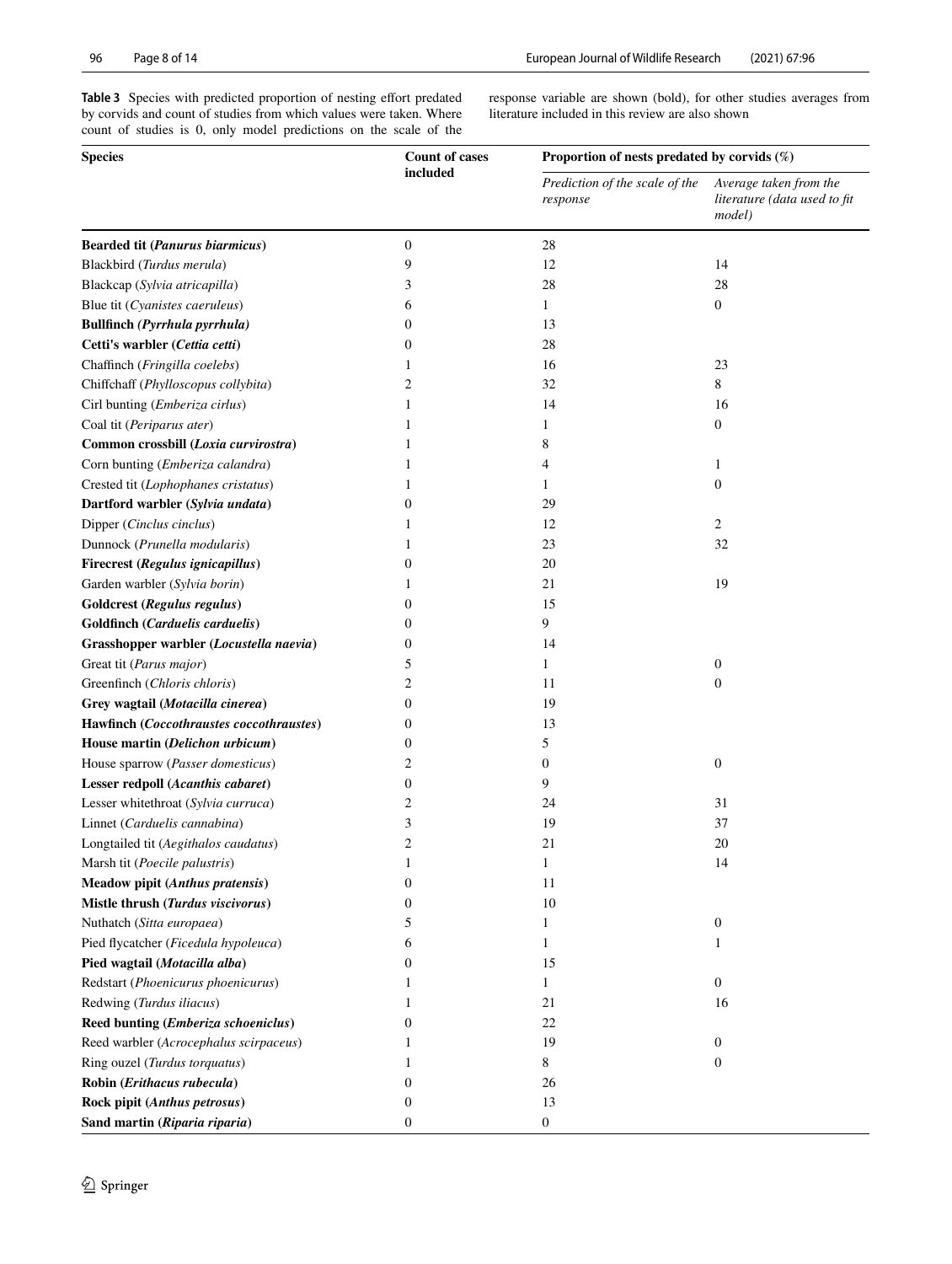**Table 3** (continued)

| <b>Species</b>                            | <b>Count of cases</b> | Proportion of nests predated by corvids $(\%)$ |                                                                  |  |  |
|-------------------------------------------|-----------------------|------------------------------------------------|------------------------------------------------------------------|--|--|
|                                           | included              | Prediction of the scale of the<br>response     | Average taken from the<br>literature (data used to fit<br>model) |  |  |
| Scottish crossbill (Loxia scotica)        | $\Omega$              | 8                                              |                                                                  |  |  |
| Sedge warbler (Acrocephalus schoenbaenus) | 0                     | 17                                             |                                                                  |  |  |
| Siskin (Carduelis spinus)                 | 0                     | 9                                              |                                                                  |  |  |
| Skylark (Alauda arvensis)                 | 3                     | 8                                              | 2                                                                |  |  |
| Song thrush (Turdus philomelos)           | 2                     | 13                                             | 25                                                               |  |  |
| Spotted flycatcher (Muscicapa striata)    |                       | 10                                             | 20                                                               |  |  |
| <b>Starling (Sturnus vulgaris)</b>        | 0                     | $\overline{0}$                                 |                                                                  |  |  |
| Stonechat (Saxicola torquata)             | 0                     | 14                                             |                                                                  |  |  |
| Swallow (Hirundo rustica)                 | 2                     | 5                                              | 1                                                                |  |  |
| Tree pipit (Anthus trivialis)             | 0                     | 10                                             |                                                                  |  |  |
| Tree sparrow (Passer montanus)            | 0                     | 0                                              |                                                                  |  |  |
| Treecreeper (Certhia familiaris)          | 3                     |                                                | $\overline{0}$                                                   |  |  |
| Twite (Carduelis flavirostris)            | 0                     | 7                                              |                                                                  |  |  |
| Wheatear (Oenanthe oenanthe)              | 2                     | 0                                              | 1                                                                |  |  |
| Whinchat (Saxicola rubetra)               | 0                     | 17                                             |                                                                  |  |  |
| Whitethroat (Sylvia communis)             |                       | 20                                             | 15                                                               |  |  |
| Willow tit (Poecile montanus)             |                       | $\mathbf{1}$                                   | $\mathbf{0}$                                                     |  |  |
| Willow warbler (Phylloscopus trochilus)   | 0                     | 16                                             |                                                                  |  |  |
| Wood warbler (Phylloscopus sibilatrix)    |                       | 14                                             | 15                                                               |  |  |
| Woodlark (Lullula arborea)                |                       | 13                                             | 13                                                               |  |  |
| Wren (Troglodytes troglodytes)            | 0                     | 18                                             |                                                                  |  |  |
| Yellow wagtail (Motacilla flava)          |                       | 7                                              | 4                                                                |  |  |
| Yellowhammer (Emberiza citrinella)        | 2                     | 12                                             | 17                                                               |  |  |

nesting species, but the diference was not signifcant. This likely refects the ability of species such as woodpeckers, snakes and rodents to physically access nests in cavities (Kuitunen and Aleknonis [1992;](#page-12-25) Czeszczewik [2004](#page-11-31)). We included studies using nest boxes, which are generally designed to reduce predation rates (Skwarska et al. [2009\)](#page-12-26) and may have lower predation rates than nests in natural holes (Kuitunen and Makinen [1993](#page-12-27)) but we do not believe this afected these trends. Approximately half of the studies of hole nesting species included in our review were on populations nesting in natural holes, and although they suffered higher predation rates by corvids  $(1.52\% \pm 1.15)$ than nest box studies  $(0.14\% \pm 0.14)$ , the reported predation rates were much lower than corvid nest predation observed on open nesting species. For non-corvid predators, there was no diference in predation rates between natural holes and nest boxes (natural holes predation rate 8.4%  $\pm$  2.78; nest box predation rate 7.53%  $\pm$  2.65).

Nest type did moderate the effect of nest height on noncorvid predation rates when only natural nests were considered. Open nesting species nesting at ground level sufered relatively higher predation rates compared to nests above

ground, but this relationship was not seen for hole nesting species. Open nests at ground level may be more accessible to some non-corvid predators, such as larger mammals like badgers (Brickle et al. [2000\)](#page-11-32), whereas predators which prey on hole nests (such as woodpeckers or mustelids) may be less afected by nest height.

The timing of songbird breeding has often been related to variation in the risk of nest predation due to factors such as temporal variation in physical nest site attributes and in predator activity (Sperry et al. [2008\)](#page-12-28). However, how the efect of the timing of songbird breeding may interact with the breeding phenology of predatory species has been less frequently examined. The extent of overlap between the breeding season of the songbird and jay and magpie breeding season provided a strong predictor of a nest's likelihood of being predated by corvids. Magpies, jays and other corvids may switch prey during their breeding season to meet the nutritional needs of their own young. A concentration on more nutrient rich prey when feeding nestlings is seen in a number of bird species including tawny owls (*Strix aluco*) (Sasvari and Hegyi [1998](#page-12-29)) and western gulls (*Larus occidentalis*), for example, the latter switch from foraging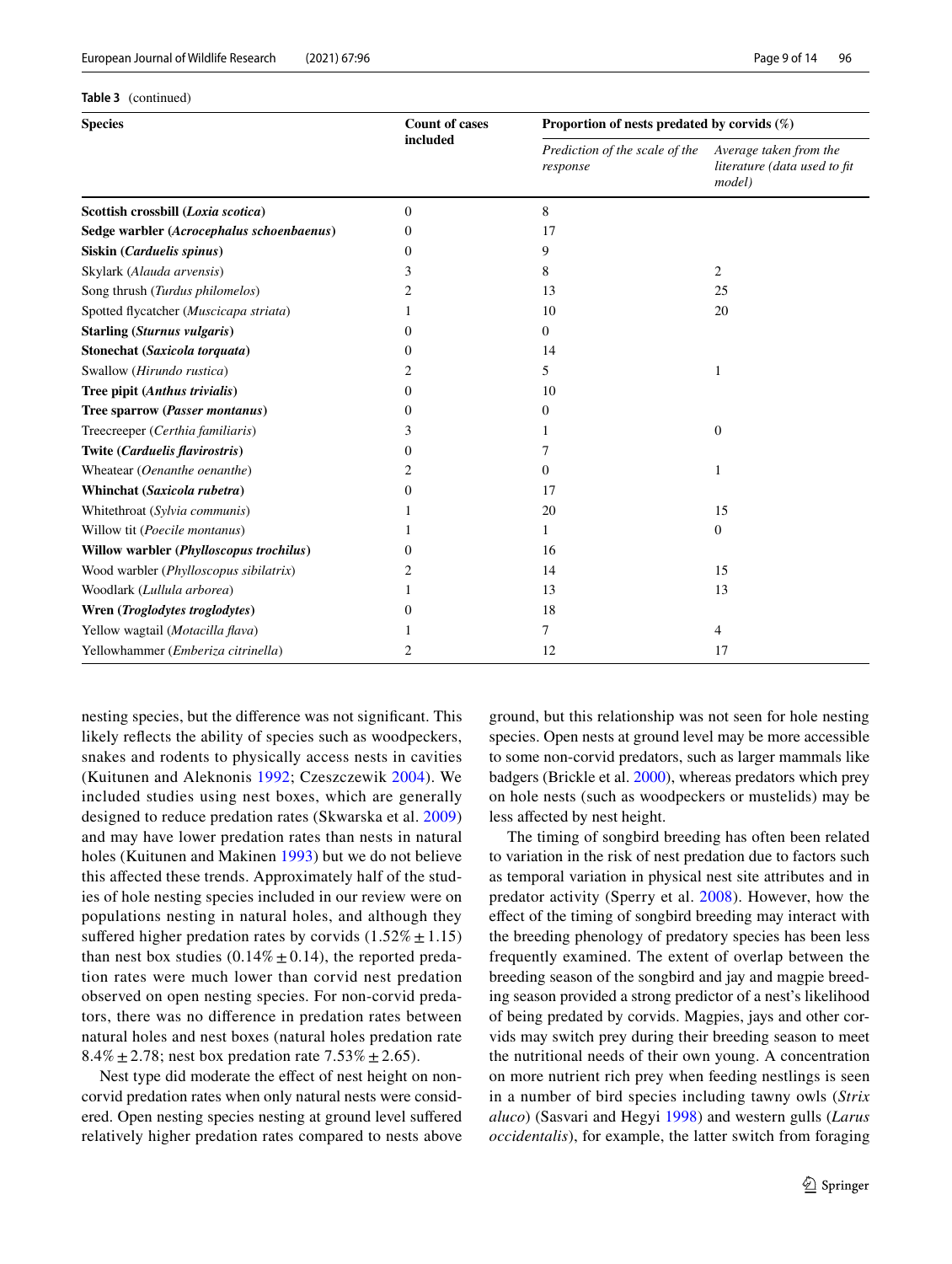mainly on garbage to taking mainly small fsh when provisioning chicks (Annett and Pierotti [1989\)](#page-10-6). Nest predation could also be a response to availability; the magpie and jay breeding season could correspond with a general peak in nesting. It has been proposed that corvids are capable of forming a search image following repeated encounters of the same prey (Croze cited in Montevecchi [1976\)](#page-12-30). Therefore, it may be that a sudden increase in nests triggers the formation of such an image, facilitating subsequent predation of this prey (Isaksson et al. [2007](#page-11-33)). Corvids can also associate other cues including auditory cues (such as parental alarming (Bonnington et al. [2013\)](#page-11-34) or chick begging (McDonald et al. [2009\)](#page-12-31)) with songbird nests and an increase these other cues could further facilitate recognition, and consequent predation, of nests. The fnding that the extent of overlap between the focal songbird breeding season and jay and magpie breeding season did not increase non-corvid predation of natural nests supports the conclusion that the efect of breeding season overlap on corvid nest predation rate is related to an ecological interaction between predator and prey, rather than a simple efect of time of year.

Interestingly, when artifcial nest studies were included in analyses considering non-corvid predators, there was a negative relationship between the amount of overlap with jay and magpie breeding season and nest predation rate. Studies using artifcial nests vary in methodology and can difer from natural nests in numerous ways which might explain this relationship. For example, the exposure period of artifcial nest studies can be shorter than natural nesting periods, which could lead to much lower overlap with jay and magpie breeding season than seen for natural songbirds. Artifcial nests studies generally found higher predation rates (corvid predation rate  $14.66\% \pm 4.26$ ; non-corvid predation rate  $16.51\% \pm 3.83$ ) than studies on natural nests (corvid predation rate  $9.69\% \pm 1.58$ ; non-corvid predation rate  $10.56\% \pm 1.42$ ). We suggest that the inclusion of some artifcial nests studies with lower breeding season overlap and relatively high predation by non-corvid predators may explain the overall negative relationship between breeding season overlap and non-corvid predation rate (see Gregoire et al. [2003](#page-11-35); Lopez-Iborra et al. [2004\)](#page-12-32).

The ability of some artifcial nests to represent natural patterns of predation, and composition of predator fauna, has been widely questioned (Pärt and Wretenberg [2002](#page-12-33); Zanette [2002](#page-13-6); Moore and Robinson [2004](#page-12-34)). However, the efects of nest type and breeding season overlap with jay and magpie on corvid nest predation were maintained whether or not artifcial nests were included in the analysis. It may be that artifcial nests can be used, with caution, to assess how some nest attributes infuence predation risk.

Other aspects of study design also appear to affect reported nest predation rates. Accurate identifcation of nest predators is essential but often difficult (Schaefer [2004](#page-12-11); Ibáñez-Álamo et al. [2015\)](#page-11-36). The results of our analysis suggest studies using indirect methods (such as observations of the predator fauna on the study site or signs obtained from concurrent studies using plasticine eggs) did difer in the nest predators they identifed; these studies were likely to attribute a lower proportion of predation to non-corvids. The increasing use of video technology, and consequent increase in predator identification accuracy, may facilitate more detailed understanding of how diferences in nest predator fauna relate to prey breeding biology (Ibáñez-Álamo et al. [2015](#page-11-36)).

Due to an absence of data available, we did not account for local variations in predator abundance or ecology at each of the study sites which could have infuenced the occurrence and distribution of nest predation by specifc predators. The data extracted from these studies were collected from 21 countries (mainly Western Europe) and over a relatively broad time scale  $(1954 - 2014) > 84\%$  from 1990 onwards). This made it very difficult to account for variation in predator population density in either time or space. Such variation may explain diferences in the relative contribution of diferent predator species across studies. However, analysis of European wide trends of predator populations suggests that, for corvids at least, there has been geographically widespread, long-term population growth (Voříšek et al. [2008\)](#page-13-7).

#### **Implications of findings**

Our models indicate that particular attributes of nesting biology may make some songbird species susceptible to nest predation by corvids specifcally; these attributes difer from those that afect nest predation by other predators. This could partially explain why correlational studies between corvid and songbird populations, and corvid removal studies, detect effects on productivity and abundance for some songbird species but not others. Some of these previous studies which do not fnd an efect have included more resilient species, such as hole nesting species in their analysis (Thomson et al. [1998;](#page-13-1) Bolton et al. [2007](#page-11-37)). Conversely some studies that focused on songbird species which we predict to be vulnerable to corvid predation (open-nesting species with high breeding season overlap with magpie and jay breeding season; Table [3](#page-7-0)) have found prey responses to changes in corvid number; Baláz et al. ([2007\)](#page-10-1) found blackcaps had relatively high productivity in areas where corvids were absent, and a signifcant negative relationship has been found between corvid density and blackbird *(Turdus merula)* and song thrush *(Turdus philomelos)* nest survival rate (Stoate and Szczur [2001;](#page-12-35) White et al. [2008](#page-13-3)).

However, many studies do not fnd relationships between changes in corvid numbers and songbird species, even for species we predict should be vulnerable to corvid nest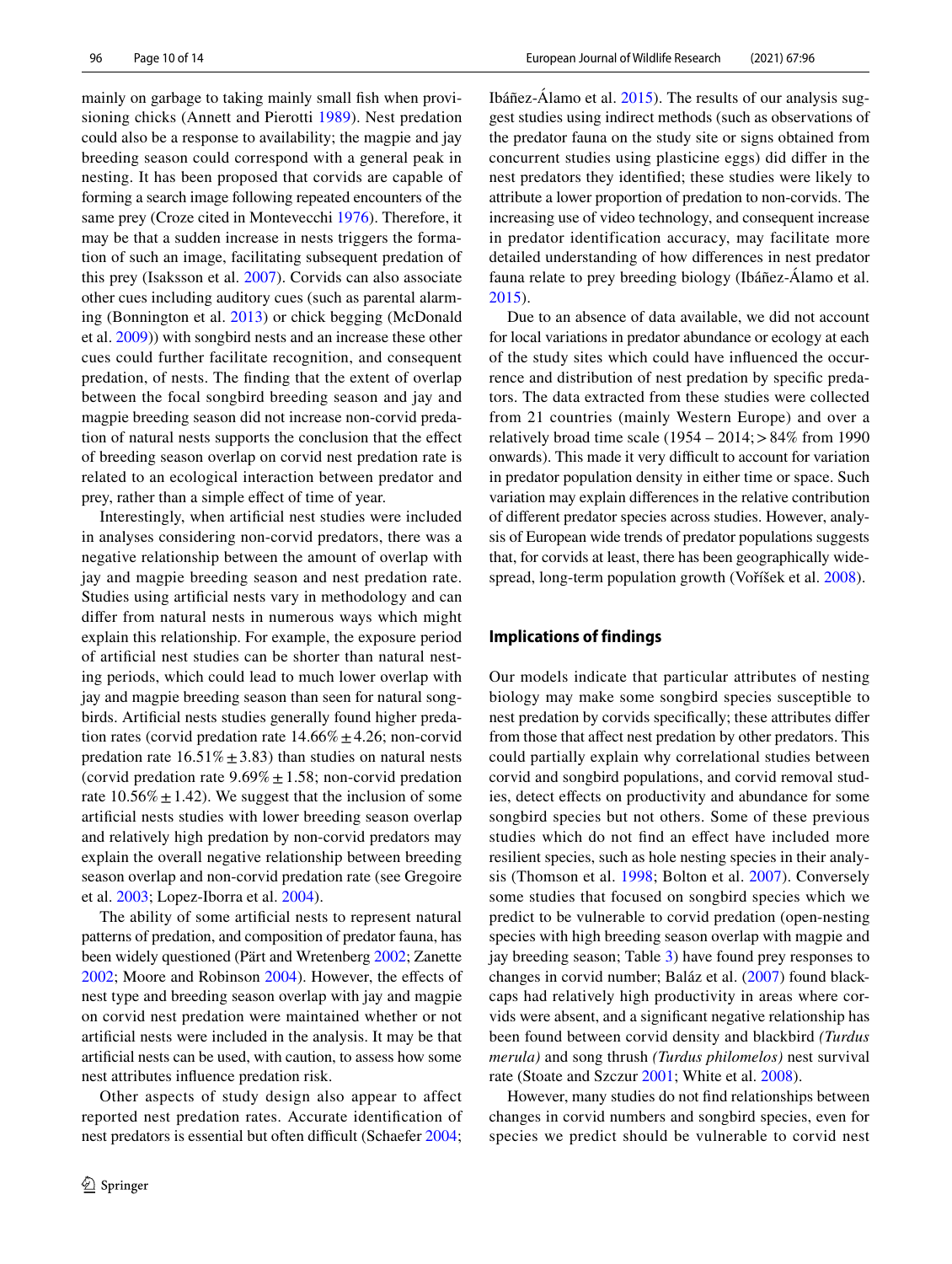predation such as dunnock (*Prunella modularis*) (predicted corvid predation rate 23%) or chiffchaff (*Phylloscopus collybita*) (predicted predation rate 32%) (Table [3](#page-7-0)) (Gooch et al. [1991](#page-11-5); Thomson et al. [1998;](#page-13-1) Chiron and Julliard [2007](#page-11-12); Newson et al. [2010\)](#page-12-9). It may be that studies exploring the relationship between corvids and songbird populations are themselves not equally likely to detect an impact of corvids if present. Study methodology could have an efect (Holt et al. [2008\)](#page-11-38) experimental studies may be more likely than correlational studies to show an impact of corvids on particular species that we predict to be vulnerable. Some experimental studies do report a negative impact of corvids on songbirds we consider susceptible (Stoate and Szczur [2001](#page-12-35)). The paucity of such controlled experimental studies (cases classed as experimental studies in Madden et al.'s [\(2015](#page-12-13)) review of the impact of corvids on other bird species are sourced from just fve papers, the majority (60%) from Chiron & Julliard  $(2007)$  $(2007)$ ) could affect the detection of relationships between corvid numbers and songbird species in the literature.

Study design or methodology is not the only factor infuencing whether a study detects an impact of corvid nest predation on songbirds. There are several cases where species that we predict should be susceptible to corvid nest predation did not beneft from experimental corvid removal. Some of these mismatches between our model predictions and the population changes recorded may arise because corvid nest predation was afected by factors other than songbird nesting biology. There are a range of additional factors, including variation in habitat (Dunn et al. [2016](#page-11-39)), in landscape context (Pedersen et al. [2009\)](#page-12-36), in land management (Ponce et al. [2018](#page-12-37)), in corvid population numbers and in other predator populations (Bodey et al. [2009](#page-11-40)), likely to afect the impact of corvid nest predation on songbird populations. The infuence of other predator populations could be particularly important; a review of studies examining the impact of corvids on other bird species suggested that in many cases predation by corvids is likely to be compensatory (Madden et al. [2015](#page-12-13)). In many ecosystems songbirds are threatened by a number of nest predator species, and in the absence of one predator species, another is likely to take the nest (see Parker  $(1984)$  $(1984)$ ).

It could also be that breeding success is limited by factors other than nest success. Post-fedging survival is rarely studied (Cox et al. [2014\)](#page-11-41), and it was not possible to include the impact of corvid predation on fedgling survival in this review; it may be that some species where we did not fnd an effect of corvid predation at the nest stage are predated by corvids in the fedgling stage (Chiron and Julliard [2007](#page-11-12)). This could also explain mismatches between corvid removal and songbird population response. Finally, it may be that success at the breeding stage is less likely to infuence overall population numbers; variation in other demographic factors such as overwinter survival may be important (Siriwardena et al. [1998\)](#page-12-38) (see S3).

Developing a better understanding of the mechanisms which limit songbird populations will be critical in halting further population decline (Newton [2004](#page-12-39)). The results of this review suggest that a negative impact of corvid nest predation on UK songbirds cannot be entirely discounted. Some songbird species, defned by aspects of their nesting biology, may beneft in terms of their nesting success from a reduction in corvid nest predation. However, further exploration of the possible impact of compensatory predation and nonpredation related factors, on both songbird breeding success and songbird population numbers, would be necessary when considering diferent conservation management strategies.

**Supplementary Information** The online version contains supplementary material available at <https://doi.org/10.1007/s10344-021-01532-z>.

**Acknowledgements** We thank Tim Fawcett, Julie Ewald and Nicholas Aebischer for statistical advice. We also thank Mark Whiteside, Tim Fawcett, Tim Birkhead, Lauren Brent, Chloe Stevens, Sylvia Dimitriadou, Christine Beardsworth and Rufus Sage for providing comments and reading earlier drafts of the manuscript. This work was partially funded by Songbird Survival (SBS) and the University of Exeter as an industry partnership studentship. The study received technical support from the Game & Wildlife Conservation Trust (GWCT). We confrm that neither SBS nor GWCT infuenced the data collection, analysis or writing of this MS.

# **References**

- <span id="page-10-8"></span>Alatalo RV, Lundberg A (1984) Density-Dependence in Breeding Success of the Pied Flycatcher (Ficedula hypoleuca). J Anim Ecol 53:969–977.<https://doi.org/10.2307/4671>
- <span id="page-10-3"></span>Amundson CL, Arnold TW (2011) The role of predator removal density-dependence and environmental factors on mallard duckling survival in North Dakota. J Wildl Manag 75(6):1330–1339. <https://doi.org/10.1002/jwmg.166>
- <span id="page-10-6"></span>Annett C, Pierotti R (1989) Chick hatching as a trigger for dietary switching in the Western Gull. Colon Waterbirds 12:4–11. [https://](https://doi.org/10.2307/1521306) [doi.org/10.2307/1521306](https://doi.org/10.2307/1521306)
- <span id="page-10-5"></span>Baines D, Redpath S, Richardson M, Thirgood S (2008) The direct and indirect efects of predation by Hen Harriers Circus cyaneus on trends in breeding birds on a Scottish grouse moor. Ibis (Lond 1859) 150:27–36. [https://doi.org/10.1111/j.1474-919X.2008.](https://doi.org/10.1111/j.1474-919X.2008.00848.x) [00848.x](https://doi.org/10.1111/j.1474-919X.2008.00848.x)
- <span id="page-10-1"></span>Baláz M, Weidinger K, Kocian L, Nemethova D (2007) Effect of habitat on blackcap, Sylvia atricapilla nest predation in the absence of corvid predators. Folia Zool 56:177–185
- <span id="page-10-7"></span>Barkow A (2005) Predation on passerine nests in hedges: the impact of nest placement, hedge structure, season and predators. Vogelwelt 126:346–352
- <span id="page-10-0"></span>Battersby J (2005) UK mammals: Species status and population trends
- <span id="page-10-2"></span>Bell CP, Baker SW, Parkes NG et al (2010) The role of the Eurasian sparrowhawk (Accipiter nisus) in the decline of the house sparrow (Passer domesticus) in Britain. Auk 127:411–420. [https://doi.org/](https://doi.org/10.1525/auk.2009.09108) [10.1525/auk.2009.09108](https://doi.org/10.1525/auk.2009.09108)
- <span id="page-10-4"></span>Birkhead TR (1991) The Magpies: The Ecology and Behaviour of Black-billed and Yellow-billed Magpies. Bloomsbury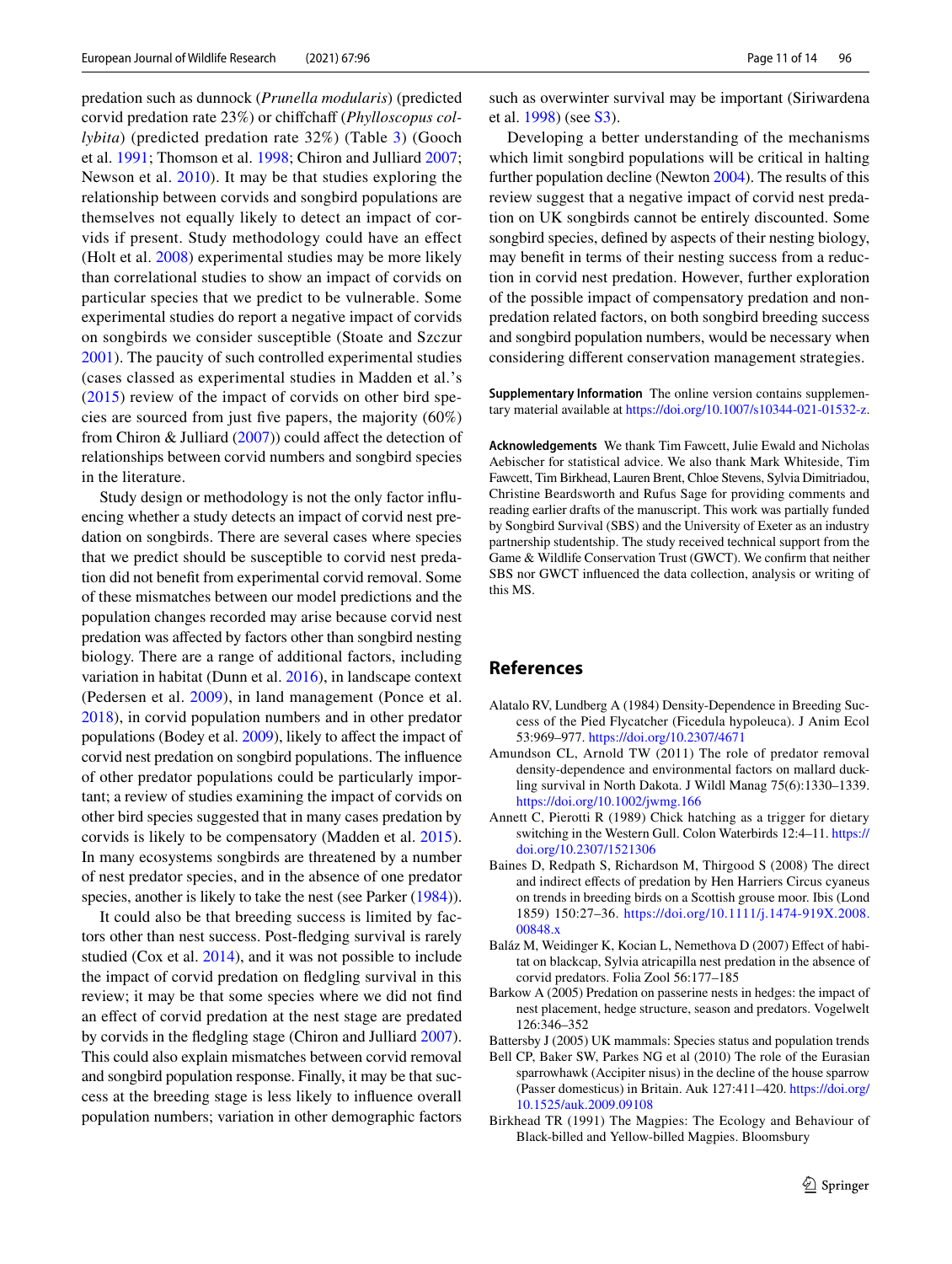- <span id="page-11-40"></span>Bodey TW, McDonald RA, Bearhop S (2009) Mesopredators constrain a top predator: competitive release of ravens after culling crows. Biol Lett 5:617–620. <https://doi.org/10.1098/rsbl.2009.0373>
- <span id="page-11-37"></span>Bolton M, Butcher N, Sharpe F et al (2007) Remote monitoring of nests using digital camera technology. J F Ornithol 78:213–220. [https://](https://doi.org/10.1111/j.1557-9263.2007.00104.x) [doi.org/10.1111/j.1557-9263.2007.00104.x](https://doi.org/10.1111/j.1557-9263.2007.00104.x)
- <span id="page-11-34"></span>Bonnington C, Gaston KJ, Evans KL (2013) Fearing the feline: domestic cats reduce avian fecundity through trait-mediated indirect efects that increase nest predation by other species. J Appl Ecol 50:15–24. <https://doi.org/10.1111/1365-2664.12025>
- <span id="page-11-32"></span>Brickle NW, Harper DGC, Aebischer NJ, Cockayne SH (2000) Efects of agricultural intensifcation on the breeding success of corn buntings Miliaria calandra. J Appl Ecol 37:742–755. [https://doi.org/](https://doi.org/10.1046/j.1365-2664.2000.00542.x) [10.1046/j.1365-2664.2000.00542.x](https://doi.org/10.1046/j.1365-2664.2000.00542.x)
- <span id="page-11-23"></span>Chamberlain D (1994) The factors afecting reproductive success and breeding density in a rural population of blackbirds, Turdus merula L. University of Oxford
- <span id="page-11-12"></span>Chiron FF, Julliard R (2007) Responses of songbirds to magpie reduction in an urban habitat. J Wildl Manage 71:2624–2631. [https://](https://doi.org/10.2193/2006-105) [doi.org/10.2193/2006-105](https://doi.org/10.2193/2006-105)
- <span id="page-11-41"></span>Cox WA, Thompson FR, Cox AS, Faaborg J (2014) Post-fedging survival in passerine birds and the value of post-fedging studies to conservation. J Wildl Manage 78:183–193. [https://doi.org/10.](https://doi.org/10.1002/jwmg.670) [1002/jwmg.670](https://doi.org/10.1002/jwmg.670)
- <span id="page-11-17"></span>Cramp S (1992) Handbook of the Birds of Europe, the Middle East and North Africa: The Birds of the Western Palearctic:, vol 6. Oxford University Press, Warblers
- <span id="page-11-16"></span>Cramp S (1988) Handbook of the birds of Europe, the Middle East, and North Africa: the birds of the western Palearctic, vol 5. Oxford University Press, Tyrant fycatchers to thrushes
- <span id="page-11-20"></span>Cramp S, Perrins C, Brooks D (1994) Handbook of the birds of Europe, the Middle East, and North Africa: the birds of the western Palearctic, vol 8. Oxford University Press, Crows to fnches
- <span id="page-11-19"></span>Cramp S, Perrins CM (1994) Handbook of the Birds of Europe, the Middle East and North Africa. The Birds of the Western Palearctic Vol 9: Buntings and New World Warblers. Oxford University Press
- <span id="page-11-18"></span>Cramp S, Perrins CM (1993) Handbook of the Birds of Europe, the Middle East and North Africa: The Birds of the Western Palearctic:, vol 7. Oxford University Press, Flycatchers to Shrikes
- <span id="page-11-30"></span><span id="page-11-27"></span>Crawley MJ (2012) The R Book. Wiley-Blackwell, Chichester Cresswell W (1997) Nest predation rates and nest detectability in different stages of breeding in Blackbirds Turdus merula. J Avian Biol 28:296–302.<https://doi.org/10.2307/3676942>
- <span id="page-11-9"></span>Cresswell W (2010) Predation in Bird Populations J Ornithol 152:1–13. <https://doi.org/10.1007/s10336-010-0638-1>
- <span id="page-11-31"></span>Czeszczewik D (2004) Breeding success and timing of the Pied Flycatcher Ficedula hypoleuca nesting in natural holes and nest-boxes in the Bialowieza Forest, Poland. Acta Ornithol 39:15–20
- <span id="page-11-2"></span>DEFRA (2019) Wild bird populations in the UK, 1970 to 2018: Annual statistical release. London
- <span id="page-11-13"></span>Degraaf RM, Maier TJ (1996) Efect of Egg Size on Predation by White-Footed Mice. Wilson Bull 108:535–539
- <span id="page-11-14"></span>Degraaf RM, Maier TJ, Fuller TK (1999) Predation of small eggs in artifcial nests: Efects of nest position, edge, and potential predator abundance in extensive forest. Wilson Bull 111:236–242
- <span id="page-11-11"></span>Díaz-Ruiz F, Zarca JC, Delibes-Mateos M, Ferreras P (2015) Feeding habits of Black-billed Magpie during the breeding season in Mediterranean Iberia: the role of birds and eggs. Bird Study 62:516–522.<https://doi.org/10.1080/00063657.2015.1080660>
- <span id="page-11-0"></span>Donald PF, Sanderson FJ, Burfeld IJ, van Bommel FPJ (2006) Further evidence of continent-wide impacts of agricultural intensifcation on European farmland birds, 1990–2000. Agric Ecosyst Environ 116:189–196.<https://doi.org/10.1016/j.agee.2006.02.007>
- <span id="page-11-3"></span>Douglas DJT, Bellamy PE, Stephen LS et al (2014) Upland land use predicts population decline in a globally near-threatened wader. J Appl Ecol 51:194–203.<https://doi.org/10.1111/1365-2664.12167>
- <span id="page-11-39"></span>Dunn JC, Gruar D, Stoate C et al (2016) Can hedgerow management mitigate the impacts of predation on songbird nest survival? J Environ Manage 184:535–544. [https://doi.org/10.1016/j.jenvman.2016.](https://doi.org/10.1016/j.jenvman.2016.10.028) [10.028](https://doi.org/10.1016/j.jenvman.2016.10.028)
- <span id="page-11-7"></span>Ellis-Felege SN, Conroy MJ, Palmer WE, Carroll JP (2012) Predator reduction results in compensatory shifts in losses of avian ground nests. J Appl Ecol 49:661–669. [https://doi.org/10.1111/j.1365-](https://doi.org/10.1111/j.1365-2664.2012.02126.x) [2664.2012.02126.x](https://doi.org/10.1111/j.1365-2664.2012.02126.x)
- <span id="page-11-8"></span>Ellis KS, Larsen RT, Koons DN (2020) The importance of functional responses among competing predators for avian nesting success. Funct Ecol 34:252–264.<https://doi.org/10.1111/1365-2435.13460>
- <span id="page-11-6"></span>Errington BYPL (1946) Predation and Vertebrate Populations. Q Rev Biol 21:144–177
- <span id="page-11-28"></span>Féret J-B, Asner PG (2013) Tree Species Discrimination in Tropical Forests Using Airborne Imaging Spectroscopy. IEEE Trans Geosci Remote Sens 51:73–84. [https://doi.org/10.1109/TGRS.2012.](https://doi.org/10.1109/TGRS.2012.2199323) [2199323](https://doi.org/10.1109/TGRS.2012.2199323)
- <span id="page-11-24"></span>Ferguson-Lees J, Castell R, Leech D (2011) A Field Guide to Monitoring Nests, 1st edn. British Trust for Ornithology
- <span id="page-11-4"></span>Gibbons DW, Amar A, Anderson GQA et al (2007) The predation of wild birds in the UK: a review of its conservation impact and management. RSPB, Sandy, Bedfordshire
- <span id="page-11-5"></span>Gooch S, Baillie SR, Birkhead TR (1991) Magpie Pica pica and Songbird Populations. Retrospective Investigation of Trends in Population Density and Breeding Success. J Appl Ecol 28:1068–1086. <https://doi.org/10.2307/2404226>
- <span id="page-11-29"></span>Graves SJ, Asner GP, Martin RE et al (2016) Tree species abundance predictions in a tropical agricultural landscape with a supervised classifcation model and imbalanced data. Remote Sens 8:161. <https://doi.org/10.3390/rs8020161>
- <span id="page-11-35"></span>Gregoire A, Garnier S, Dreano N, Faivre B (2003) Nest predation in Blackbirds (Turdus merula) and the infuence of nest characteristics. Ornis Fenn 80:1–10
- <span id="page-11-25"></span>Harrison CJO, Castell P (2002) Collins Field Guide - Bird Nests, Eggs and Nestlings of Britain and Europe, Revised ed. Harper Collins
- <span id="page-11-26"></span>Harrison XA (2015) A comparison of observation-level randomefect and Beta-Binomial models for modelling overdispersion in Binomial data in ecology & evolution. Peer J 2015. [https://doi.org/10.](https://doi.org/10.7717/peerj.1114) [7717/peerj.1114](https://doi.org/10.7717/peerj.1114)
- <span id="page-11-22"></span>Harrop AHJ, Collinson JM, Dudley SP, Kehoe C (2013) The British List: A Checklist of Birds of Britain (8th edition). Ibis (Lond 1859) 155:635–676. <https://doi.org/10.1111/ibi.12069>
- <span id="page-11-15"></span>Haskell D (1995) A reevaluation of the effects of forest fragmentation on rates of bird-nest predation. Conserv Biol 9:1316–1318
- <span id="page-11-21"></span>Hayhow DB, Bond AL, Eaton MA et al (2015) The state of the UK 's birds 2015. Sandy, Bedfordshire
- <span id="page-11-1"></span>Hewson CM, Noble DG (2009) Population trends of breeding birds in british woodlands over a 32-year period: Relationships with food, habitat use and migratory behaviour. Ibis (Lond 1859) 151:464– 486.<https://doi.org/10.1111/j.1474-919X.2009.00937.x>
- <span id="page-11-38"></span>Holt AR, Davies ZG, Tyler C, Staddon S (2008) Meta-analysis of the efects of predation on animal prey abundance: evidence from UK vertebrates. PLoS ONE 3:e2400. [https://doi.org/10.1371/](https://doi.org/10.1371/journal.pone.0002400) [journal.pone.0002400](https://doi.org/10.1371/journal.pone.0002400)
- <span id="page-11-10"></span>Holyoak D (1968) A comparative study of the food of some British Corvidae. Bird Study 15:147–153. [https://doi.org/10.1080/](https://doi.org/10.1080/00063656809476194) [00063656809476194](https://doi.org/10.1080/00063656809476194)
- <span id="page-11-36"></span>Ibáñez-Álamo JD, Magrath RD, Oteyza JC et al (2015) Nest predation research: recent fndings and future perspectives. J Ornithol 156:247–262. <https://doi.org/10.1007/s10336-015-1207-4>
- <span id="page-11-33"></span>Isaksson D, Wallander J, Larsson M (2007) Managing predation on ground-nesting birds: The efectiveness of nest exclosures. Biol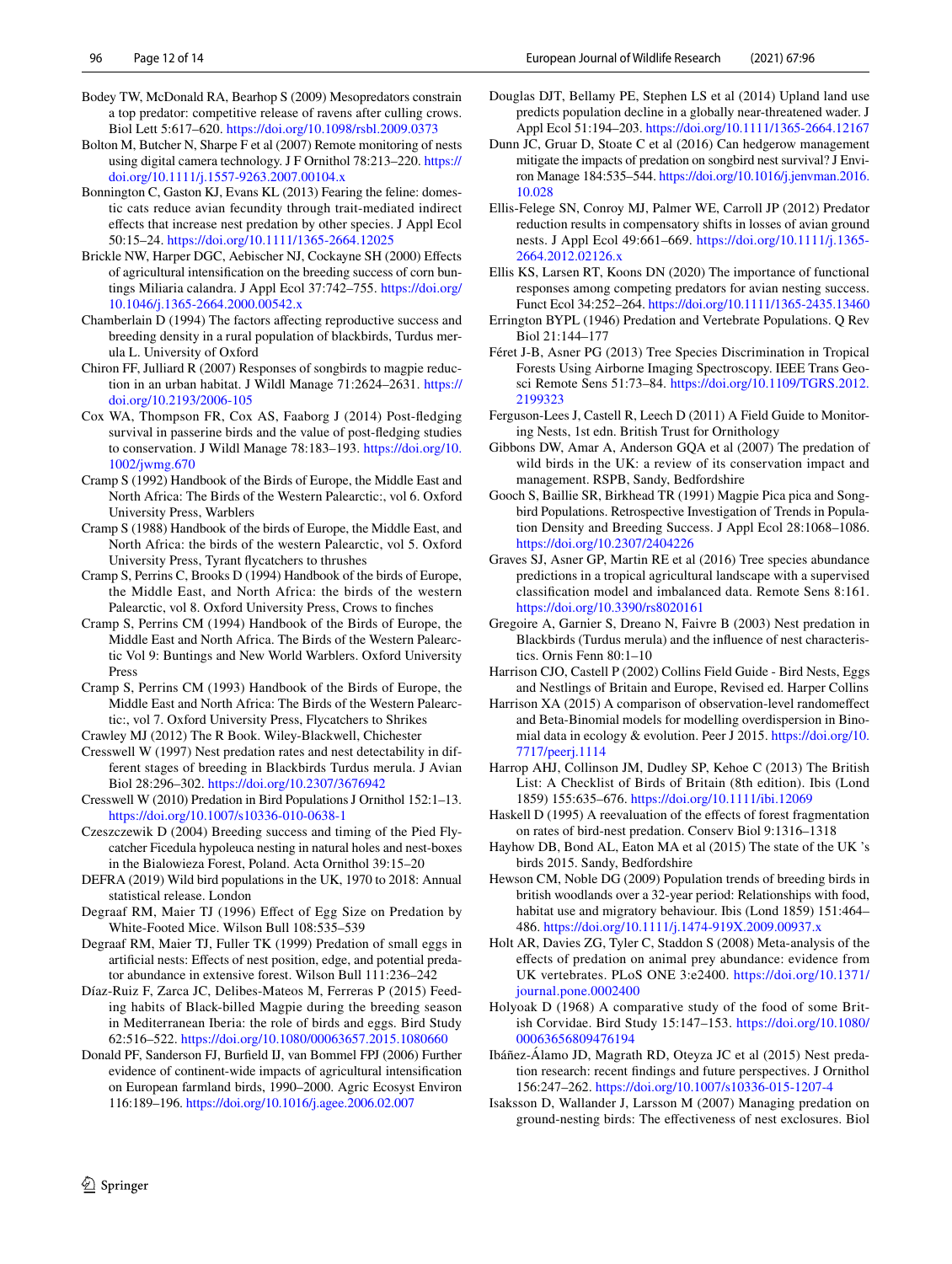Conserv 136:136–142. [https://doi.org/10.1016/j.biocon.2006.11.](https://doi.org/10.1016/j.biocon.2006.11.015) [015](https://doi.org/10.1016/j.biocon.2006.11.015)

- <span id="page-12-5"></span>Kleijn D, Rundlöf M, Scheper J et al (2011) Does conservation on farmland contribute to halting the biodiversity decline? Trends Ecol Evol 26:474–481. <https://doi.org/10.1016/j.tree.2011.05.009>
- <span id="page-12-23"></span>Kuhn M (2017) caret: Classifcation and Regression Training
- <span id="page-12-25"></span>Kuitunen M, Aleknonis A (1992) Nest predation and breeding success in Common Treecreepers nesting in boxes and natural cavities. Ornis Fenn 69:7–12
- <span id="page-12-27"></span>Kuitunen M, Makinen M (1993) An experiment on nest site choice of the Common Treecreeper in fragmented boreal forest. Ornis Fenn 70:163–167
- <span id="page-12-32"></span>Lopez-Iborra GM, Pinheiro RT, Sancho C, Martinez A (2004) Nest size infuences nest predation risk in two coexisting Acrocephalus Warblers. Ardea 92:85–91
- <span id="page-12-17"></span>Ludvig E, Vanicsek L, Torok J, Csorgo T (1995) The effect of nestheight on the seasonal pattern of breeding success in Blackbirds Turdus merula. Ardea 83:411–418
- <span id="page-12-13"></span>Madden C, Arroyo B, Amar A (2015) A review of the impacts of corvids on bird productivity and abundance. Ibis (Lond 1859) 157:1–16
- <span id="page-12-18"></span>Major R (1991) Identifcation of nest predators by photography, dummy eggs, and adhesive tape. Auk 108:190–195
- <span id="page-12-15"></span>Martin TE, Li P (1992) Life history traits of open-vs. cavity-nesting birds. Ecology 73:579–592.<https://doi.org/10.2307/1940764>
- <span id="page-12-1"></span>Massimino D, Woodward, I.D. Hammond MJ, Harris SJ et al (2019) BirdTrends 2019: trends in numbers, breeding success and survival for UK breeding birds. Research Report 722. Thetford
- <span id="page-12-31"></span>McDonald PG, Wilson DR, Evans CS (2009) Nestling begging increases predation risk, regardless of spectral characteristics or avian mobbing. Behav Ecol 20:821–829. [https://doi.org/10.1093/](https://doi.org/10.1093/beheco/arp066) [beheco/arp066](https://doi.org/10.1093/beheco/arp066)
- <span id="page-12-3"></span>McHugh NM, Goodwin CED, Hughes S et al (2016) Agri-Environment Scheme Habitat Preferences of Yellowhammer Emberiza citrinella on English Farmland. Acta Ornithol 51:199–209. [https://doi.org/](https://doi.org/10.3161/00016454AO2016.51.2.006) [10.3161/00016454AO2016.51.2.006](https://doi.org/10.3161/00016454AO2016.51.2.006)
- <span id="page-12-7"></span>McMahon BJ, Doyle S, Gray A et al (2020) European bird declines: Do we need to rethink approaches to the management of abundant generalist predators? J Appl Ecol 1365–2664:13695. [https://doi.](https://doi.org/10.1111/1365-2664.13695) [org/10.1111/1365-2664.13695](https://doi.org/10.1111/1365-2664.13695)
- <span id="page-12-24"></span>Møller AP (1987) Egg predation as a selective factor for nest design: an experiment. Oikos 50:91–94.<https://doi.org/10.2307/3565404>
- <span id="page-12-30"></span>Montevecchi WA (1976) Egg size and the egg predatory behaviour of crows. Behaviour 57:307–320.<https://doi.org/10.2307/4533749>
- <span id="page-12-34"></span>Moore R, Robinson W (2004) Artifcial bird nests, external validity, and bias in ecological feld studies. Ecology 85:1562–1567
- <span id="page-12-9"></span>Newson SE, Rexstad EA, Baillie SR et al (2010) Population change of avian predators and grey squirrels in England: is there evidence for an impact on avian prey populations? J Appl Ecol 47:244–252. <https://doi.org/10.1111/j.1365-2664.2010.01771.x>
- <span id="page-12-39"></span>Newton I (2004) The recent declines of farmland bird populations in Britain: an appraisal of causal factors and conservation actions. Ibis (Lond 1859) 146:579–600. [https://doi.org/10.1111/j.1474-](https://doi.org/10.1111/j.1474-919X.2004.00375.x) [919X.2004.00375.x](https://doi.org/10.1111/j.1474-919X.2004.00375.x)
- <span id="page-12-6"></span>Nicoll M, Norris K (2010) Detecting an impact of predation on bird populations depends on the methods used to assess the predators. Methods Ecol Evol 1:300–310. [https://doi.org/10.1111/j.2041-210X.](https://doi.org/10.1111/j.2041-210X.2010.00030.x) [2010.00030.x](https://doi.org/10.1111/j.2041-210X.2010.00030.x)
- <span id="page-12-12"></span>Parker H (1984) Effect of Corvid Removal on Reproduction of Willow Ptarmigan and Black Grouse. J Wildl Manage 48:1197–1205. <https://doi.org/10.2307/3801781>
- <span id="page-12-16"></span>Pärt T (2001) The effects of territory quality on age-dependent reproductive performance in the northern wheatear, Oenanthe oenanthe. Anim Behav 62:379–388. [https://doi.org/10.1006/anbe.](https://doi.org/10.1006/anbe.2001.1754) [2001.1754](https://doi.org/10.1006/anbe.2001.1754)
- <span id="page-12-33"></span>Pärt T, Wretenberg J (2002) Do artifcial nests reveal relative nest predation risk for real nests? J Avian Biol 33:39–46. [https://doi.](https://doi.org/10.1034/j.1600-048X.2002.330107.x) [org/10.1034/j.1600-048X.2002.330107.x](https://doi.org/10.1034/j.1600-048X.2002.330107.x)
- <span id="page-12-36"></span>Pedersen AO, Yoccoz NG, Ims RA (2009) Spatial and temporal patterns of artifcial nest predation in mountain birch forests fragmented by spruce plantations. Eur J Wildl Res 55:371–384. <https://doi.org/10.1007/s10344-009-0253-8>
- <span id="page-12-2"></span>Perkins AJ, Maggs HE, Watson A, Wilson JD (2011) Adaptive management and targeting of agri-environment schemes does beneft biodiversity: A case study of the corn bunting Emberiza calandra. J Appl Ecol 48:514–522. [https://doi.org/10.1111/j.](https://doi.org/10.1111/j.1365-2664.2011.01958.x) [1365-2664.2011.01958.x](https://doi.org/10.1111/j.1365-2664.2011.01958.x)
- <span id="page-12-37"></span>Ponce C, Salgado I, Bravo C et al (2018) Efects of farming practices on nesting success of steppe birds in dry cereal farmland. Eur J Wildl Res 64. <https://doi.org/10.1007/s10344-018-1167-0>
- <span id="page-12-21"></span>R Core Team (2019) R: A language and environment for statistical computing. R Foundation for Statistical Computing, Vienna, Austria
- <span id="page-12-14"></span>Ricklefs RE (1969) An analysis of nesting mortality in birds. Smithson Contrib to Zool 9:1–48. <https://doi.org/10.5479/si.00810282.9>
- <span id="page-12-10"></span>Roos S, Smart J, Gibbons DW, Wilson JD (2018) A review of predation as a limiting factor for bird populations in mesopredator-rich landscapes: a case study of the UK. Biol Rev 93:1915–1937. [https://](https://doi.org/10.1111/brv.12426) [doi.org/10.1111/brv.12426](https://doi.org/10.1111/brv.12426)
- <span id="page-12-29"></span>Sasvari L, Hegyi Z (1998) Bird predation by tawny owls (Strix aluco L.) and its effect on the reproductive performance of tits. Acta Oecologica-International J Ecol 19:483–490. [https://doi.org/10.](https://doi.org/10.1016/s1146-609x(99)80002-2) [1016/s1146-609x\(99\)80002-2](https://doi.org/10.1016/s1146-609x(99)80002-2)
- <span id="page-12-11"></span>Schaefer T (2004) Video monitoring of shrub-nests reveals nest predators. Bird Study 51:170–177
- <span id="page-12-4"></span>Scridel D, Groom JD, Douglas DJT (2017) Native woodland creation is associated with increase in a Black Grouse Lyrurus tetrix population. Bird Study 64:70–83. [https://doi.org/10.](https://doi.org/10.1080/00063657.2016.1273879) [1080/00063657.2016.1273879](https://doi.org/10.1080/00063657.2016.1273879)
- <span id="page-12-20"></span>Sebastián-González E, Pang-Ching J, Barbosa JM, Hart P (2015) Bioacoustics for species management: Two case studies with a Hawaiian forest bird. Ecol Evol 5:4696–4705. [https://doi.org/10.](https://doi.org/10.1002/ece3.1743) [1002/ece3.1743](https://doi.org/10.1002/ece3.1743)
- <span id="page-12-38"></span>Siriwardena GM, Baillie SR, Wilson JD (1998) Variation in the survival rates of some British passerines with respect to their population trends on farmland. Bird Study 45:276–292. [https://doi.org/](https://doi.org/10.1080/00063659809461099) [10.1080/00063659809461099](https://doi.org/10.1080/00063659809461099)
- <span id="page-12-22"></span>Skaug AH, Fournier D, Nielsen A et al (2016) Generalized linear mixed models using 'AD Model Builder'
- <span id="page-12-26"></span>Skwarska JA, Kalinski A, Wawrzyniak J, Banbura J (2009) Opportunity makes a predator: Great Spotted Woodpecker predation on Tit broods depends on nest box design. Ornis Fenn 86:109–112
- <span id="page-12-28"></span>Sperry JH, Peak RG, Cimprich DA, Weatherhead PJ (2008) Snake activity afects seasonal variation in nest predation risk for birds. J Avian Biol 39:379–383.<https://doi.org/10.1111/j.0908-8857.2008.04451.x>
- <span id="page-12-35"></span>Stoate C, Szczur J (2001) Whitethroat Sylvia communis and Yellowhammer Emberiza citrinella nesting success and breeding distribution in relation to feld boundary vegetation. Bird Study 48:229–235
- <span id="page-12-0"></span>Sullivan MJP, Newson SE, Pearce-Higgins JW (2015) Using habitatspecific population trends to evaluate the consistency of the efect of species traits on bird population change. Biol Conserv 192:343–352. <https://doi.org/10.1016/j.biocon.2015.10.009>
- <span id="page-12-19"></span>Sullivan MJP, Pearce-Higgins JW, Newson SE et al (2017) A nationalscale model of linear features improves predictions of farmland biodiversity. J Appl Ecol 54:1776–1784. [https://doi.org/10.1111/](https://doi.org/10.1111/1365-2664.12912) [1365-2664.12912](https://doi.org/10.1111/1365-2664.12912)
- <span id="page-12-8"></span>Tapper S (1992) Game Heritage: An Ecological Review from Shooting and Gamekeeping Records. Game Conservancy Ltd, Fordingbridge, Hampshire